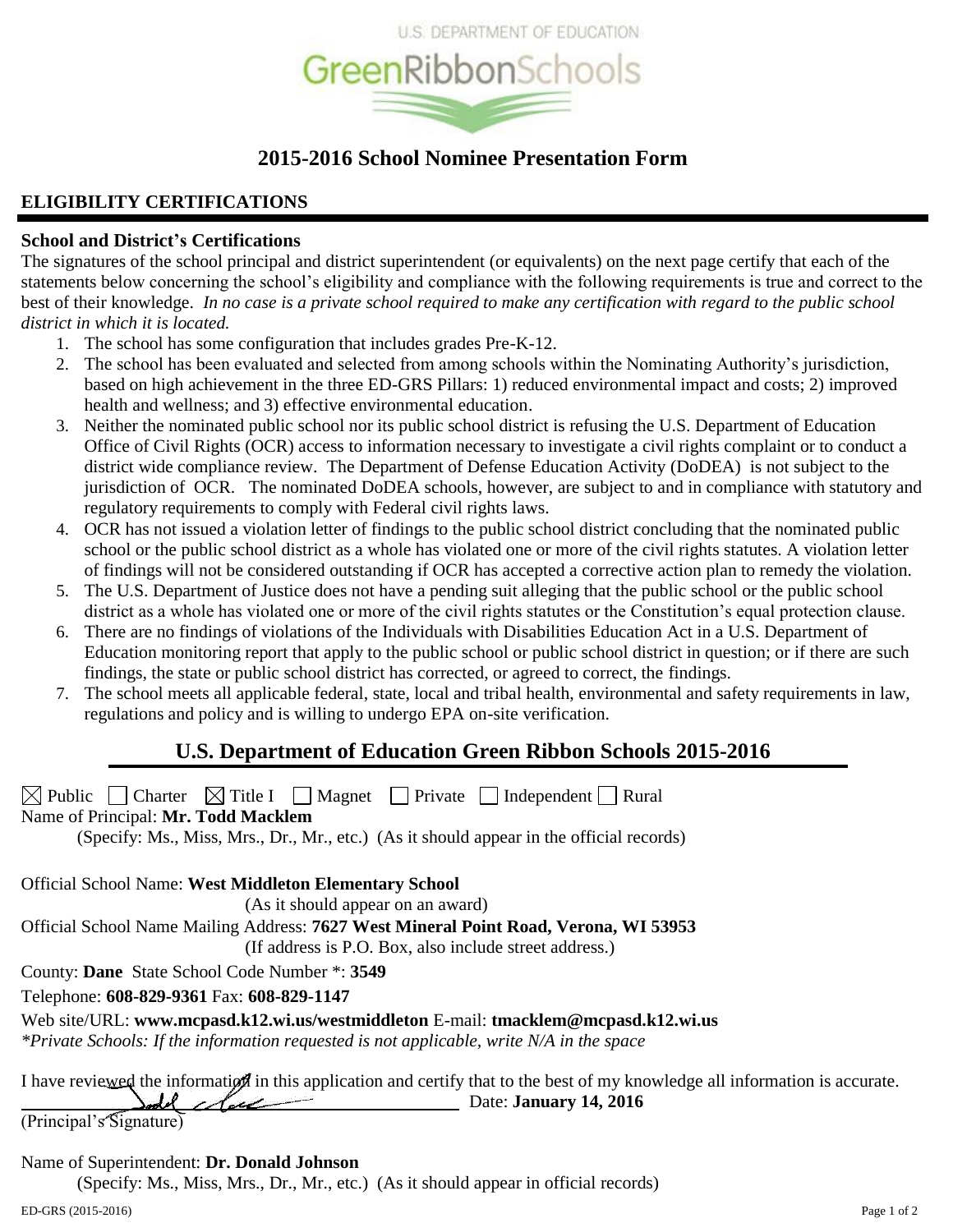

# District Name: **Middleton-Cross Plains Area School District**

I have reviewed the importation in application and certify that to the best of my knowledge all information is accurate. Date: **January 14, 2016** pna*la*1

(Superintendent's Signature)

# **Nominating Authority's Certifications**

The signature by the Nominating Authority on this page certifies that each of the statements below concerning the school's eligibility and compliance with the following requirements is true and correct to the best of the Authority's knowledge.

- 1. The school has some configuration that includes grades Pre-K-12.
- 2. The school is one of those overseen by the Nominating Authority which is highest achieving in the three ED-GRS Pillars: 1) reduced environmental impact and costs; 2) improved health and wellness; and 3) effective environmental and sustainability education.
- 3. The school meets all applicable federal civil rights and federal, state, local and tribal health, environmental and safety requirements in law, regulations and policy and is willing to undergo EPA on-site verification.

Name of Nominating Agency: **Wisconsin Department of Public Instruction**

# Name of Nominating Authority: **State Superintendent Tony Evers, PhD**

(Specify: Ms., Miss, Mrs., Dr., Mr., Other) I have reviewed the information in this application and certify to the best of my knowledge that the school meets the provisions above. Inch Itypan Date: January 25, 2016

(Nominating Authority's Signature)

# **SUMMARY AND DOCUMENTATION OF NOMINEE'S ACHIEVEMENTS**

Provide a coherent summary that describes how your school is representative of your jurisdiction's highest achieving green school efforts. Summarize your strengths and accomplishments in all three Pillars. Then, include concrete examples for work in every Pillar and Element. Only schools that document progress in every Pillar and Element can be considered for this award.

# **SUBMISSION**

The nomination package, including the signed certifications and documentation of evaluation in the three Pillars should be converted to a PDF file and emailed to [ed.green.ribbon.schools@ed.gov](mailto:ed.green.ribbon.schools@ed.gov) according to the instructions in the Nominee Submission Procedure.

OMB Control Number: 1860-0509 Expiration Date: March 31, 2018

# **Public Burden Statement**

According to the Paperwork Reduction Act of 1995, no persons are required to respond to a collection of information unless such collection displays a valid OMB control number. The valid OMB control number for this information collection is 1860-0509. Public reporting burden for this collection of information is estimated to average 37 hours per response, including time for reviewing instructions, searching existing data sources, gathering and maintaining the data needed, and completing and reviewing the collection of information. The obligation to respond to this collection is required to obtain or retain benefit P.L. 107-110, Sec. 501, Innovative Programs and Parental Choice Provisions. Send comments regarding the burden estimate or any other aspect of this collection of information, including suggestions for reducing this burden, to the U.S. Department of Education, 400 Maryland Ave., SW, Washington, DC 20202-4536 or email ICDocketMgr@ed.gov and reference the OMB Control Number 1860-0509. Note: Please do not return the completed ED-Green Ribbon Schools application to this address.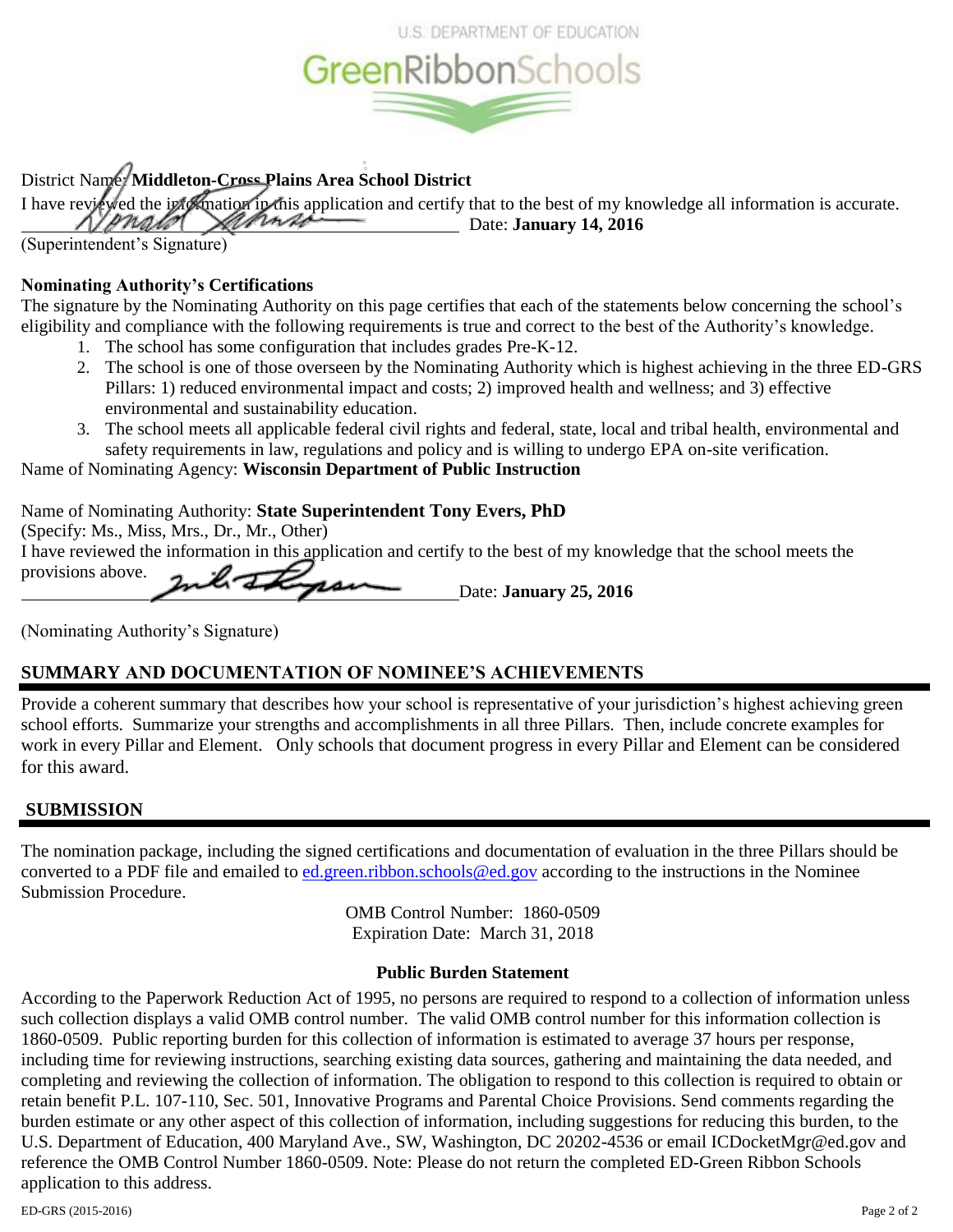

# **U.S. Department of Education Green Ribbon Schools Summary of Achievements** *for*

**West Middleton Elementary School**

West Middleton Elementary School has been a model site in the Middleton-Cross Plains Area School District for energy use and chemical reduction, outdoor learning environments and student sustainable initiatives such as composting cafeteria food waste that benefit the environment and school community. The school strives to provide relevant and engaging place-based learning opportunities for students to develop life-long habits, problem solving skills and strategies. West Middleton is working to create a sustainable structure in the pillars and elements to provide for a permanent shift in school culture towards daily healthy habits and sustainability practices. Located in Verona, Wisconsin, this suburban public elementary school has documented significant achievement in all three pillars of U.S. Department of Education Green Ribbon Schools.

### **Pillar I: Reduced Environmental Impact**

West Middleton has achieved an Energy Star rating in 2008-2015 and is one of the most highly rated energy star schools in the Middleton-Cross Plains district in 2015. Staff and students conserve energy by using one bank of lights or daylighting only, rather than two or more to teach and learn. In addition, teachers keep their doors closed to maintain room temperature and prevent heating and cooling of the school hallways. Classrooms also operate on a heating and cooling schedule and use motion sensors to ensure efficient energy usage when occupied and unoccupied.

West Middleton teachers have recycling bins in each classroom. Students are taught proper recycling habits to utilize in the classroom and the lunchroom. A milk carton recycling program has been implemented to properly dispose of hundreds of milk cartons used each day plus food waste is composted and kept from the waste stream. In addition, students go through their lunches and donate unopened milk and packaged food to the local food pantry. West Middleton has a \$737/month cost avoidance due to their school-wide recycling program that keeps over 50% of discard out of the landfill.

# **Pillar II: Improved Health & Wellness**

West Middleton uses nearly all green cleaning products and has developed an Indoor Air Quality Plan using the EPA's Tools for Schools program. Integrated Pest Management with the goal of changing the conditions that encourage pests rather than chemical use has kept the school safe from repeated pesticide use. The school provides special opportunities for living and maintaining a healthy lifestyle beyond the school day. The school also provides and maintains an Outdoor Education Center, a restored prairie and vegetable garden beds are in the works for spring of 2016. Students are planning a vegetable garden through various projects which will require planting, weeding, harvesting and sharing. The integrated PE/Health and Wellness curriculum "Rest-Eat-Move" is both a K-12 comprehensive education program, as well as a staff wellness initiative designed to provide skills and resources for achieving and sustaining healthy living for life. The "Rest" element focuses on three areas: Passive rest (how to get a good night's sleep); Active rest (daily physical decompression); and Mindful rest (strategies for stress reduction). The "Eat" portion of the program emphasizes the importance of choosing real (rather than processed) foods and stresses the enjoyment of buying, preparing and sharing meals. The "Move" portion of the program--for students, athletes and staff—aims at creating bodies that are physically "literate," balanced, and adaptable, rather than simply adapted.

# **Pillar III: Effective Environmental and Sustainability Education**

The outdoor and sustainability learning, which happens on the West Middleton site is often driven by students on the Green Team. Several third and fourth grade teachers have begun to implement inquiry based learning in science. This approach allows for student input for researching areas of interest identified by the students. All grade levels take field trips to natural areas to focus on different aspects of sustainability concepts in line with their grade level dependent, FOSS units. West Middleton has one of the oldest restored prairies in Dane County with the restoration completed in 1983 and is an Earth Partnership School using the prairie as an outdoor teaching site.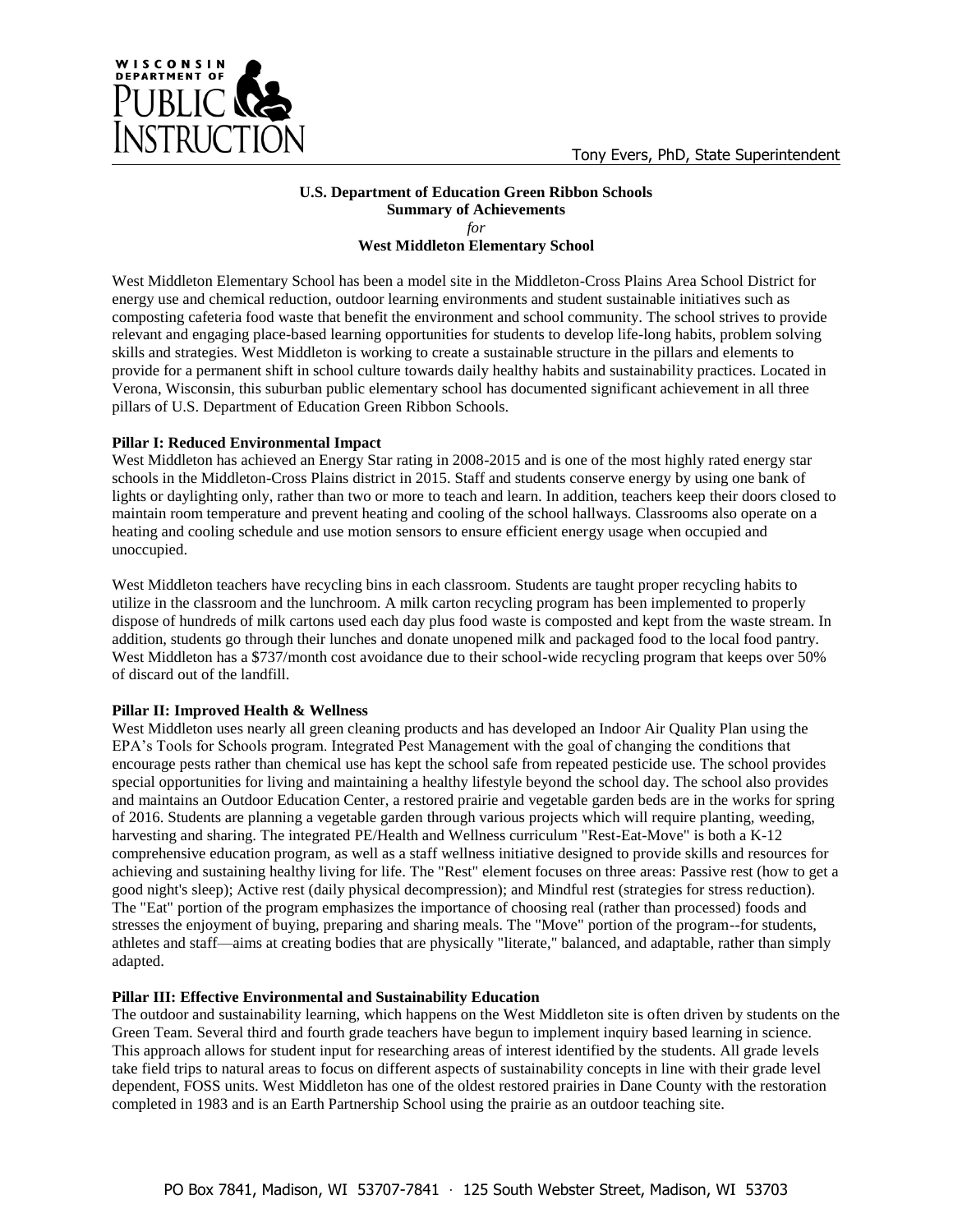### **Cross-Cutting Questions**

West Middleton Elementary is a part of the Middleton-Cross Plains Area School District which received the U.S. Department of Education Green Ribbon Schools District Sustainability Award in 2015. The school has received "Sugar Maple" recognition, the highest recognition possible from Green & Healthy Schools Wisconsin. The school has also achieved EPA Energy Star recognition each year from 2008-2015. The school is a member of the Wisconsin Green Schools Network.

## **Scoring and Highlights:**

The complete state application is too long to include in this nomination submission, so the applicant's information has been summarized in the following pages, aligned with the pillars and elements. Each application was ranked by teams of external reviewers and internal reviewers, each with different areas of expertise, using a common ranking tool. In addition, the slate of nominees was forwarded to related state and federal agencies to ensure there were no compliance or regulatory issues.

West Middleton Elementary School serves 470 students in grades  $4K - 4<sup>th</sup>$  grades with 74 staff. The school population has 13% of students who are limited English proficient and 23% of students from economically disadvantaged households.

The summary of the nominee's achievements as reported in their application is presented in each pillar and element below. The focus area is in reference to Wisconsin's application structure.

# **Pillar I: Reduced Environmental Impact**

# **Element 1A: reduced or eliminated green house gas (GHG) emissions**

#### Focus Area: Energy

West Middleton works with an energy management services provider (Johnson Controls) to help efficiency. Johnson Controls conducted a detailed energy audit in conjunction with district-wide energy performance project in August 2009. Eight sites, including West Middleton, had energy audits in October 2014 with Sustainable Engineering Group, Inc. as a part of Energy Star certification. The energy star certification process was just completed in November for 2015. The school was built in 1967 but even so has been an energy star school since 2004. West Middleton's energy star score in 2004 was 81 and in the last 6 years has scored in the 90s with 2014 and 2015 scores of 93. West Middleton remains one of the most energy efficient schools in the district.

An 11,000 ft2 addition to the building in 2006 resulted in new boilers (high efficiency), updated fluorescent lighting in the gym, and new unit ventilators. While the school does not meet green building standards, West Middleton conserves energy and has replaced inefficiency wherever possible.

Staff and students conserve energy by using one bank of lights or daylighting only, rather than two or more to teach and learn and west facing classrooms use daylighting whenever possible for all their lighting needs. In addition, teachers keep their doors closed to maintain room temperature and prevent heating and cooling of the school hallways. Classrooms also operate on a heating and cooling schedule and use motion sensors to ensure efficient energy usage when occupied and unoccupied. In 2014-15 school year, West Middleton did an energy audit of the school looking for energy using, non-essential equipment such as refrigerators and asked for their removal as per the district's energy policy. An alternative refrigerator in the faculty room was offered for staff lunches to replace retired mini-refrigerators. The school's Green Team are students that drive the culture of energy conservation by modeling good behavior, such as turning off lights when the room is unoccupied, and encouraging it in others.

In addition, the school implements the following energy efficiency practices and policies:

- Computer power management settings
- Thermostat temperature setpoints
- Hot water temperature setpoints
- Optimized programming of occupancy sensors
- A central control system to remotely monitor and control heating and cooling equipment
- Monitor energy usage by tracking monthly energy consumption and costs<br>
Fundelines for limiting personal appliances such as portable space heaters
- Guidelines for limiting personal appliances such as portable space heaters or mini-fridges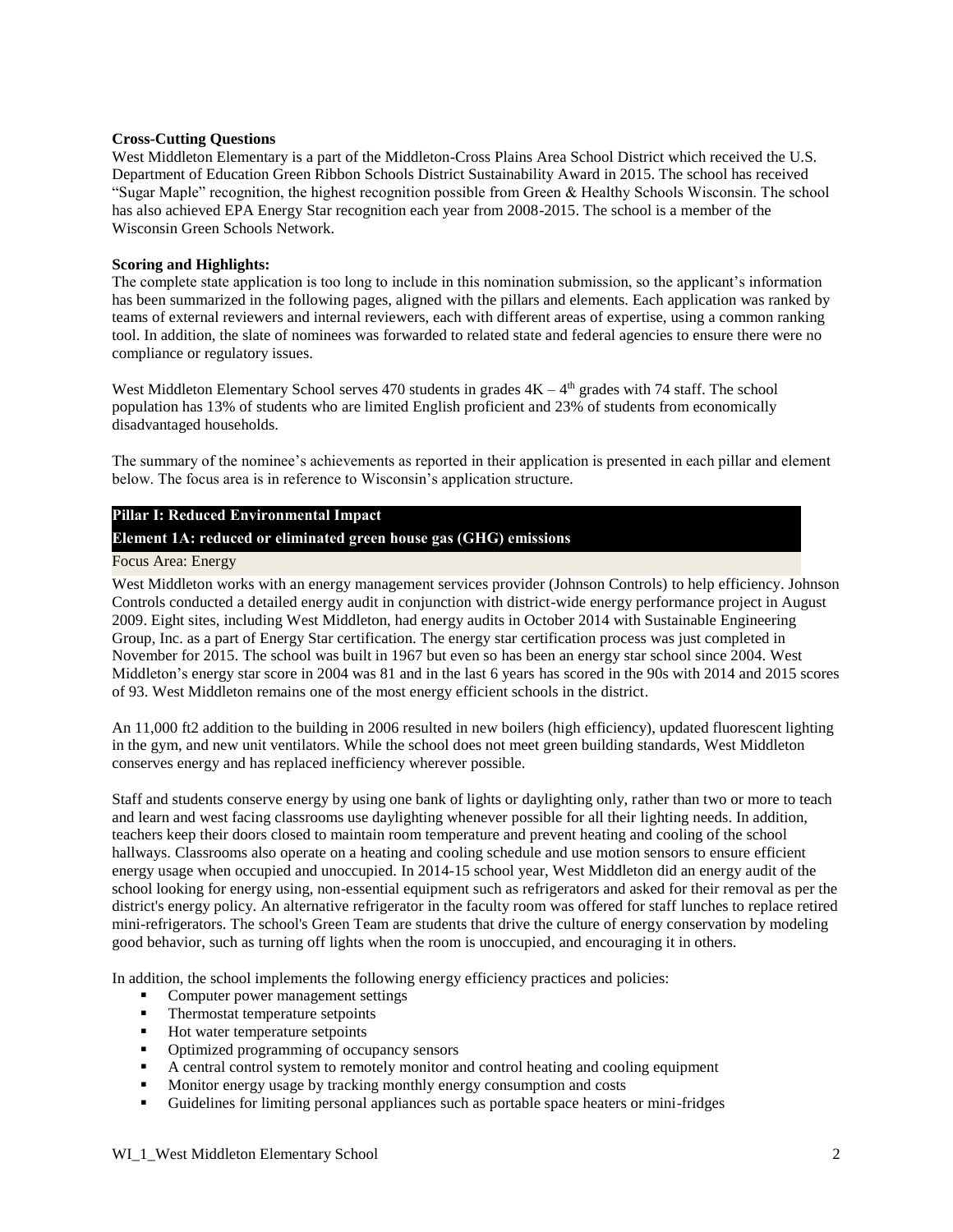- Follow a schedule for regular maintenance of HVAC equipment
- Energy and water efficient product purchasing and procurement policy, last updated in 2010
- **Energy Policy, developed in 2010**

The school installed/upgraded energy-saving equipment OR renovated building(s) in the past ten years and has made the following improvements:

- Energy efficient lighting.: Move to Fluorescent 2011 and LED 2015
- Occupancy sensors: In 2006 and 2011 added occupancy sensors to Unit ventilators and lights
- **Energy efficient HVAC system: new unit ventilators 2006**
- Carpeting/flooring: Replacements have been made in multiple years throughout the entire building
- Roofing: Increased R value in 2009 and 2011
- Doors: Insulated door systems in 2006 and 2015
- Equipment (e.g. kitchen, offices): new Hobart dishwasher 2006 new efficient refrigerator 2015
- Insulation: Spray foam the perimeter soffit space to stop air infiltration in 2010
- **Heating, Ventilation and Air Conditioning (HVAC): Totally new system to include boilers, unit ventilators,** piping, air handling units. 2006
- Variable Frequency Drive: Used on pumps to manage flow to the need in 2006

With reduced funding for budgets, the cost of Green Power is prohibitive. We try to use our own local, low energy infrastructure and cultural conservation practices to reduce energy use and the associated cost.

The increase in both kBTU/sq.ft. and kBTU/student/sq.ft. are attributed to the increase in total floor area by approximately 11,000 sq. ft. (new kindergarten classrooms and a multi-purpose room) in 2006 and the decrease in enrollment caused by the relocation of the fifth grade classes to both district middle schools in 2014. Also, use of electricity basically doubled in volume because of the installation of a chiller and air conditioning at this site. Although we are using more energy to heat and cool West Middleton, we have increased our Cost Avoidance savings from \$4,472.00 for a 10% avoidance in year 2004 to \$14,384 which is a 21.3% cost avoidance in 2015. Added insulation, new energy-saving doors, plus an entire boiler and HVAC renovation over the past 11 years have brought about our positive Cost Avoidance figures. Our energy increase due to less students and larger square footage still shows a 21% cost avoidance due to energy efficiency. CO2 levels would have been much higher without energy conservation.

Facilities personnel have advanced training and certifications to help the facility operate efficiently including:

- 1. WASBO Facility Managers Bill Eberhardt 5/18/2007
- 2. Practical Energy Management (PEM) Neal Bickler 5/1/2010
- 3. Building Operator Certification (BOC) Bill Eberhardt Level I since 2002, level II since 2011
- 4. Building Operator Certification (BOC) Nick Smith 2014 Level 1

Students are involved in energy education:

Energy stars are given for conservation. While teachers encourage energy savings, the greatest success has come from students encouraging other students to save energy. Students have given energy conservation presentations so classmates know not only HOW to save energy but also WHY energy conservation is desirable.

Staff help identify and/or implement behavioral changes to reduce energy consumption:

Principal Macklem has had meetings encouraging staff to remove mini-refrigerators from classrooms and offices. He is working with staff to utilize the refrigerator in the staff lounge for lunches to reduce energy usage. Computers power down and shut off at the end of the day. Energy Manager, Neal Bickler encourages staff to check to make sure all computers are shut off at the end of the day and not to rely on

technology to do this. Printers have a conservation feature with a double print order. This has reduced printing errors and volumes of paper saved. This saves energy as well as resources.

Energy is taught in the curriculum in the following ways:

- FOSS science units teach about energy in Grades  $3 \& 4$ . Grade  $3$  lessons involve matter and energy with grade 4 having an electricity unit.
- Kindergarten has a unit on recycling of wood and plastic.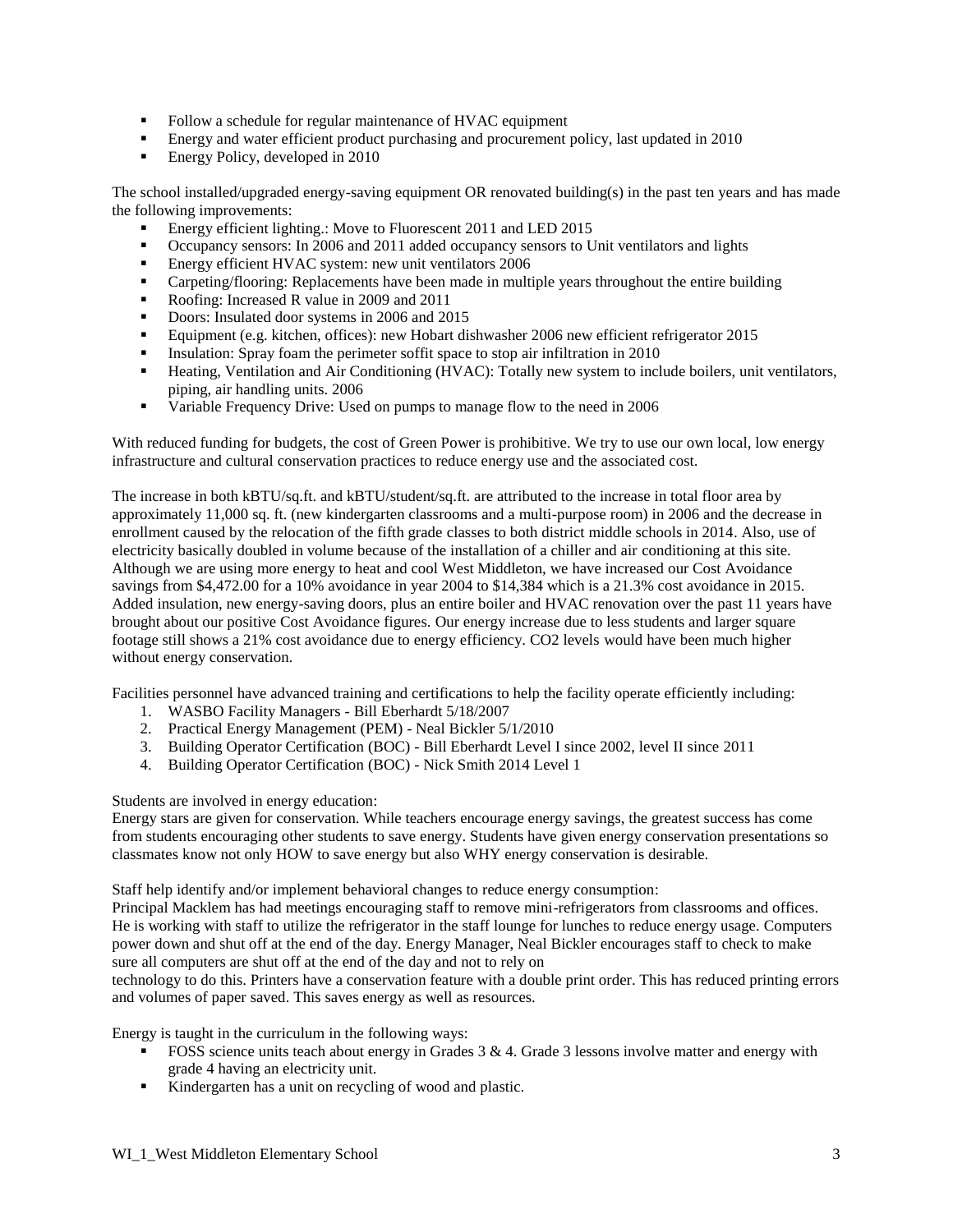Staff have participated in professional development related to energy and/or energy education: West Middleton is located in the Madison area and has access to university classes such as KEEP and Focus on Energy courses that faculty including Principal Macklem have taken. Nick Smith, head custodian has taken Focus on Energy courses to improve energy conservation in his school. He also sends emails to help staff learn ways to conserve energy. Neal Bickler, MCPASD energy manager emails energy saving tips and encourages staff to power down and turn off energy consumptive devices during summers and when school is not in session. Bickler also visits schools and leaves encouraging notes for staff that are conserving energy. Professional development therefore is immersing staff in behaviors that are best practices in conservation as well as formal courses such as Wisconsin K-12 Energy Education Program (KEEP).

### Element 1B: Improved water quality, efficiency, and conservation

#### Focus Area: Water

West Middleton conserves water and protects water quality in the following ways:

- Our school meters water use and documents water use to identify substantial changes in water use.
- Our school conducts annual audits of the facility and irrigation systems to ensure they are free of water leaks and to identify opportunities for savings.
- **Taps, faucets, and fountains at our school are cleaned at least twice annually to reduce contamination and** screens and aerators are cleaned at least annually to remove particulate lead deposits.
- Our school has a program to control lead in drinking water (including voluntary testing and implementation of measures to reduce lead exposure).
- Our school has a medication disposal policy.
- Our school has a chemical disposal policy that helps ensure water quality.
- Our school has a grease trap or oil/water separator for the kitchen sanitary waste line.
- Our school inspects and cleans the school septic system per state requirements (as applicable)
- The kitchen staff are instructed to totally fill the dishwasher trays before running a load to conserve on energy and water. They also do not fill up the basins with water when using the sinks but rather use a conservative amount of water to fulfill the need.
- All chemicals are locked so spills are avoided.
- Dishwasher is Hobart water conservative model.
- Outside spigots are keyed so that only intentional use occurs.
- All cleaning supplies are citrus and hydrogen peroxide based.

Our school has the following equipment to help conserve water:

- Low-flow toilets (1.6 gallon per flush (gpf))
- **Faucets with properly timed automatic shut-off**
- Hand washing faucets equipped with 0.5 gallon per minute (gpm) aerators.
- **Efficient dishwashing equipment.**
- Air conditioning equipment does not utilize water.
- Optimized water or steam based heating systems to reduce blow-off.
- Water softening systems (if used) regenerate based on water volume treated and not time.

Students are water conservative when washing hands in classroom sinks. Students are trained to count to 3 when drinking water from drinking fountains, which reduces the time the fountains are running. Students have generated signs for hallways encouraging conservation. Students have encouraged other students to turn off faucets (if they forget) when they leave the restroom.

Water topics are taught in the following ways:

- FOSS units in Grade 3 address water cycle, water conservation and water pollution.
- 4K has a unit around Earth Day with one of their topics being the conservation of water and energy.

Kitchen staff receive annual inservice about reducing production waste including conservation of water techniques.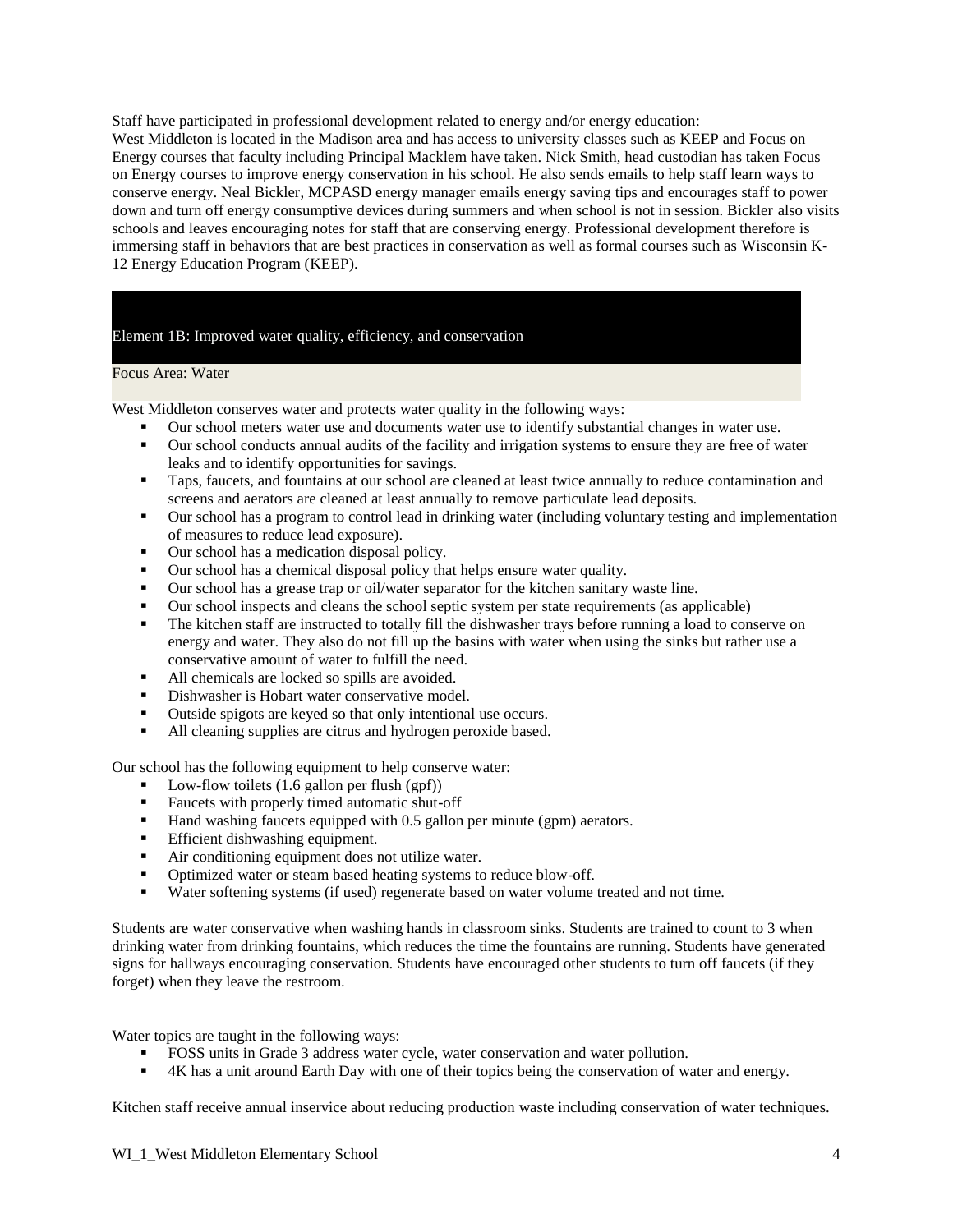# Element 1B: Improved water quality, efficiency, and conservation

Focus Area: School Site

Our school has the following runoff or stormwater management practices:

- Rain garden
- Downspouts directed to vegetated areas
- **Mowing, leaf collection, and snow removal managed to keep removed materials off impermeable surfaces**
- Use of leakproof lids on dumpsters or other outdoor waste collection bins
- Other ways of reducing storm water runoff and/or impermeable surfaces (specify):: Rain barrels are planned for the upcoming school garden.

Our school uses the following landscaping practices:

- use of alternative water sources (ie. grey water, rainwater) for irrigation.
- use of mulch and native plants to reduce watering needs
- Ilandscaping designed to be water-efficient and/or regionally appropriate
- use of broom or blower to clean driveways and walkways
- No irrigation system for the lawn is used. No fertilizers, herbicides or pesticides used.

School grounds include native landscaping that is water conservative and grassy areas are not watered. Stormwater is collected in rain gardens. There is a plan to enlarge and increase the number of current rain gardens. The large on campus prairie with native plants demonstrates to students and staff that long roots help native plants survive drought conditions unlike grassy lawns with their shallow root systems.

- Our school has a habitat garden. Approximate size: 2.5 acre prairie and .5 acres of rain gardens, and also has raised native plant gardens
- Our school has a food garden. Approximate size: A food garden is in the planning stages to be planted in spring. Size is yet to be determined by the Green Team. More committee members are currently been recruited.
- Our school uses the existing site, lawns, parking areas, playgrounds, etc. for outdoor teaching.
- Our school has integrated natural features into the playground area.
- Our school has an arboretum. Approximate size: 2 acres with 48 mixed hardwoods and conifers.

The school has revamped fencing for safety since the school faces a county highway. The drainage "river" that forms in Feb/Mar is coned off for safety. Only students in the company of their teacher have access for science experiments. Without a steam close by, this intermittent stream provides a temporary outdoor learning area for volume flow rates and other science experiments.

Integrated Pest Management mandates that pesticides/herbicides are used sparingly on school grounds and applied only when school is not in session such as summer. Multiple rain gardens and the extensive prairie direct storm water to infiltrate and get filtered by native plants. Wasp nests are discouraged using soap and water as deterrents.

#### Element 1C: Reduced waste production

Focus Area: Recycling & Waste Management

In the classrooms, West Middleton teachers have recycling bins. Students are taught proper recycling habits to utilize in the classroom and the lunchroom. All classrooms have separate recycling and trash bins and peer pressure helps direct materials to the appropriate bin. Some teachers have begun composting leftover snack items in their classrooms.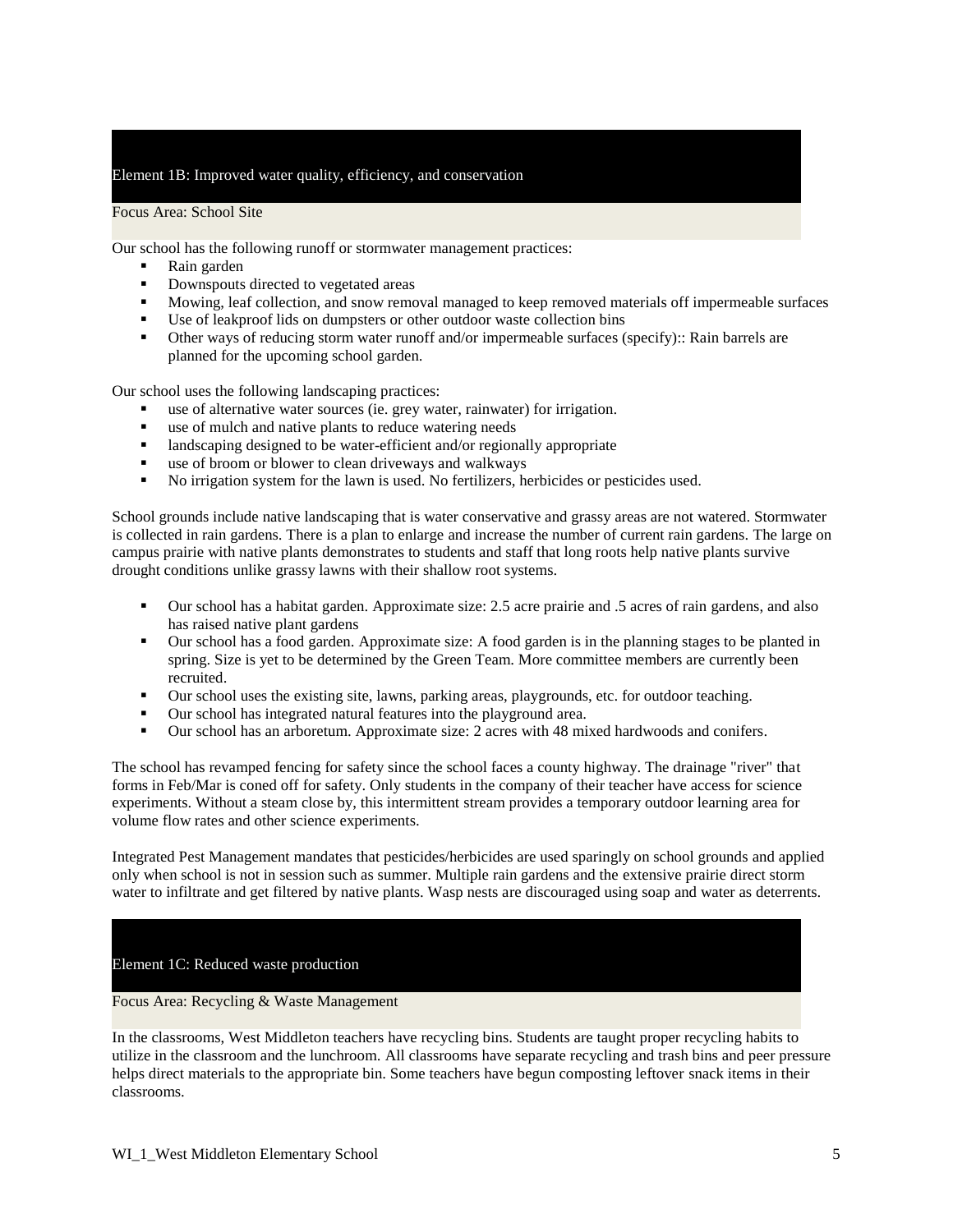In the cafeteria, the Green Team student members encourage recycling and composting of food waste. A milk carton recycling program has been implemented to properly dispose of hundreds of milk cartons used each day plus food waste is composted and kept from the waste stream. By composting and recycling milk cartons, waste from the cafeteria lunch program has been greatly reduced. This can be easily observed in the need to empty the recycling dumpster vs the trash dumpster. In addition, students go through their lunches and donate unopened and packaged food to the local food pantry. Monitors are in place in the cafeteria to make sure students recycle and compost correctly. West Middleton has a \$737/month cost avoidance due to their school-wide recycling program that keeps over 50% of discard out of the landfill.

As part of the curriculum, kindergarten has a unit that involves recycling of wood and paper. In other grades, these topics are not a part of the curriculum but are rather part of the culture of West Middleton School. Staff encourage recycling in the classroom and cafeteria. Recycling signs are used to help encourage and identity which items should be recycled. The results of this type of education has been very positive and the recycling/composting program has been a successful endeavor.

The director of food services educates kitchen staff annually regarding waste reduction at the production level and recycling. A study was done 3 years ago that focused on kitchen waste volume that resulted in training for new production techniques that reduced identified waste. Lower meal cost is attributed to the cost of waste disposal being less due to less waste. Nick Smith monitors the weight of the compost saved from the landfill. This savings is tracked over time. West Middleton has doubled the amount of recycling while reducing its landfill waste by half during the lunch periods. Cost avoidance dollars throughout the district are reported to the public and school board on an annual basis. Of the district elementary schools West Middleton has the third highest cost avoidance due to their recycling and composting program. These figures are for the last completed school year, 2014-15 and West Middleton only began composting cafeteria food waste in the spring of 2015. Therefore, the cost avoidance due to recycling/composting should grow during 2015-16 school year.

Our school has a policy to minimize the generation of all waste types.

Recycling and Waste Reduction policy #743:

The District shall integrate the concept of resource conservation, including waste reduction and recycling, into the environmental education curriculum at all levels of the school system. In addition, the District shall:

- 1. Decrease the amount of waste or consumable materials by:
	- $\checkmark$  Reduction of the consumption of consumable materials whenever possible.
	- $\checkmark$  Full utilization of all materials prior to disposal.
	- $\checkmark$  Minimization of the use of non-biodegradable products whenever possible.

2. Cooperate with, and participate in, recycling efforts being made by the municipalities in which the District resides and Dane County. As systems for the recovering of waste and recycling are developed within the municipalities and county, the District shall participate by appropriately separating and allowing recovery of recyclable waste products. 3. Purchase recycled products where financially viable. The District encourages suppliers, both private and public, to make recyclable products available for purchase by the public schools.

The Facilities Manager is responsible for an ongoing recycling plan of action for the District. Building principals shall be responsible for the recycling programs in their assigned buildings.

Our school recycles the following materials:

- $\checkmark$  Paper
- $\checkmark$  Glass
- $\checkmark$  Metals
- $\checkmark$  Plastic Containers
- $\checkmark$  Ink Cartridges
- $\checkmark$  Milk and Juice Cartons
- $\checkmark$  Batteries
- $\checkmark$  Computers

Most surplus school equipment is either sold or recycled in an environmentally correct manner.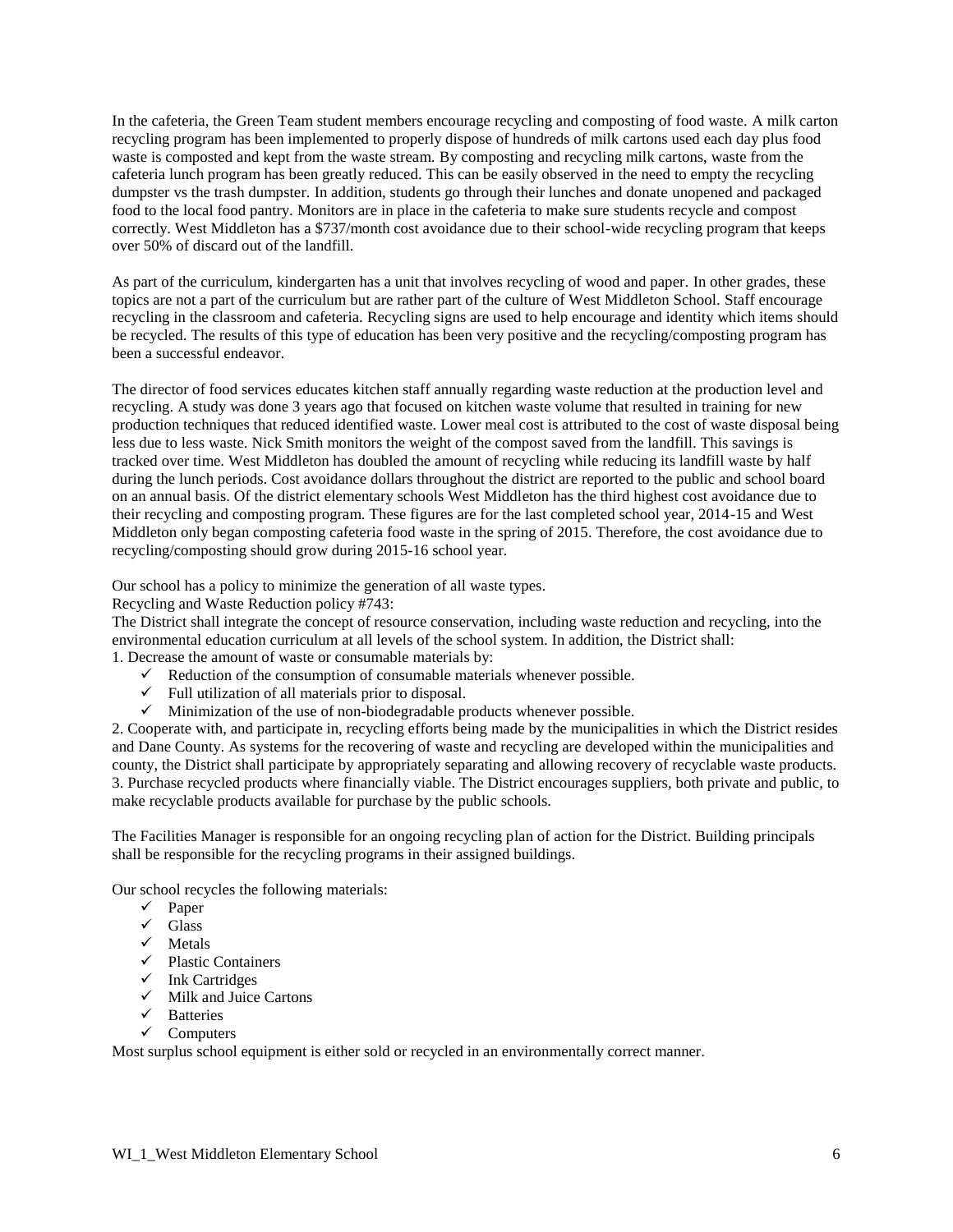Recycling bins are located in hallways, classrooms, cafeteria, staff lounge, main office, and the IMC. Recycling bins are clearly labeled showing what items are recyclable, placed next to "landfill" containers and put in convenient places to encourage recycling. Trash cans are labeled "landfill" to further educate students where trash ends up.

In 2014-15, the district purchased copy paper with 30% recycled content and experienced a high amount of paper waste throughout the district in the high capacity copy machines. Therefore the decision was made to purchase virgin paper to reduce copy paper waste.

- Our school has a small scale, compost demonstration site used primarily for educational opportunities.
- Our school composts our cafeteria food waste.
- Our school composts school landscape waste material.
- Any unopened milk or packaged food is donated to the local food pantry. 30,000 lbs of edible food districtwide are donated per year to Middleton Outreach Ministry (MOM) Food Pantry. West Middleton students understand that giving to charity is far better than discarding good food.

Our school or district has a policy on the proper storage, transportation, and disposal of regulated wastes that is actively enforced and followed at our facility. Regulated waste includes medical waste, used oil, universal wastes, RCRA hazardous waste, and e-waste. West Middleton does not generate hazardous waste.

- Our school disposes of unwanted computer and electronic products through an approved recycling facility or E-cycle Wisconsin program.
- All our computer purchases are Electronic Product Environmental Assessment Tool (EPEAT) certified products.
- Unwanted computers or furniture is first sold through district "garage sales" before being considered for recycling. Reuse is deemed favorable over recycling.
- All district schools have software that requires teachers to actually select what they want printed at the printer (after selecting print on the computer) to reduce mistake printing. This has reduced the paper use district-wide by 693 reams of paper in the 2013-14 school year, (most recent data). This translates to 756 sheets of paper per West Middleton student saved from the waste/recycle stream. Avoiding waste printing also eliminates the ink that would have been used in printing.
- All printer cartridges are recycled and reused.
- Paper napkins are purchased chlorine-free so they may be composted as well.

Teachers were given a slide presentation to educate students on the differences among trash, recycling, and composting items. There's a "Green Bin" in the teacher book room from which teachers may borrow books to share with their classes, and there is a similar bin of books in the library for students to check out books on composting.

# Element 1C: Use of alternative transportation

### Focus Area: Transportation

The school conducted a formal internal transportation audit on August 28, 2015. While the majority of the students ride bus, 5% Carpool (2+ in the car). The most sustainable and safe practice for all students is to ride the bus, free of charge. West Middleton is not a neighborhood school. There are no sidewalks or safe highway crosswalks.

Staff have participated in professional development related to sustainable transportation and air quality education:

- MCPASD sent the transportation services manager (TSM) and transition transportation coordinator (TTC) to National Association for Pupil Transportation conference in November to learn of alternatives to gasoline and diesel fuel such as propane, CNG, and diesel electric hybrids.
- Transportation staff, the Superintendent and Assistant Superintendent are all inserviced on the latest technology learned at the conference.
- **WI Department of Energy held conferences in 2012 on Compressed Natural Gas opportunities that were** attended by TTC.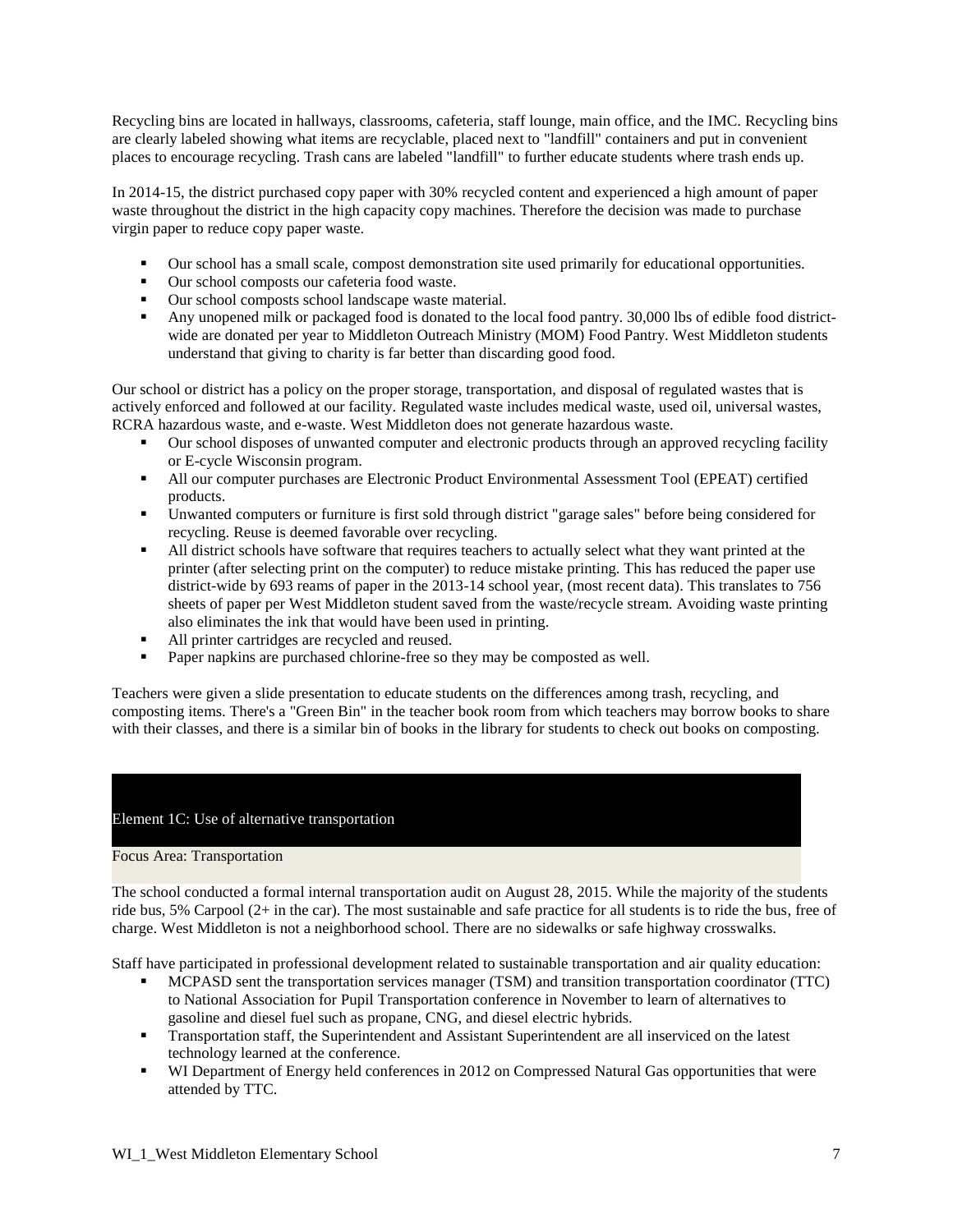All transportation staff are instructed in low idling procedures....at 20F--10F limit is 15 min/hr and below - 10F idling as necessary. This low idling policy reduces emissions, wear and tear on the engine, and saves \$8-10,000 annually districtwide. In winter the buses were idling as much as 200 hours/week and after GPS equipment was installed to monitor and enforce idling policy in 2012, the average was reduced to 15 hours/week greatly reducing fuel use and emissions.

The school also offers opportunities that help to reduce vehicle emissions, fuel consumption, and traffic, and/or promote physical activity to get to school where safe and possible, including:

- Bike racks, showers, lockers, and/or other bike amenities.
- Offers subsidized transit passes.
- Safe Routes to School program : Town of Middleton submitted a grant request from SRTS to build a bridge so WM students can safety cross the highway.
- A well-publicized, no idling policy that applies to all vehicles (including school buses).
- Consistent, clear communications to families regarding transportation options and policies.
- Vehicle loading/unloading areas are at least 25 feet from building air intakes, doors, and windows.
- A policy pertaining to fuel-efficient fleet vehicle purchasing.
- A plan to regularly review bus routing to optimize passenger/miles driven ratios
- School bus contracts include restricted idling and/or use of newer, retrofitted or alternative-fuel powered buses
- Participates in EPA's Clean School Bus program<br>• Clean diesel/bio diesel/alternative fuel
- Clean diesel/bio diesel/alternative fuel

The district uses routing software, Transfinder, to locate stops to shorten routes for route optimization and stop optimization. This is reviewed by the transportation director to find the best routes to minimize time and road distance for riders as well as to increase efficiency and decrease total emissions.

WM students are transported by Middleton-Cross Plains Area School District buses. District transportation includes: \*buses retrofitted with diesel oxidation catalyst using EPA region 5 Midwest clean diesel initiative grant \*ultra low sulfur diesel fuel used

\*From 2010 to 2014 retired 24, 1993-99 buses and added 31 new, low emission and better MPG buses

\*Transportation center requires no idling when dropping off or picking up students at school

\*GPS equipment used to monitor reduced idling

\*one suburban with flex fuel option

\*district owns 4 suburbans for transporting small groups

\*Use routing software, Transfinder, to locate stops to shorten routes for route optimization and stop optimization. \*district participates in the "Safe Routes to School" Program.

\*district has a well-publicized no idling policy that applies to all vehicles (including school buses).

\*district has established Safe Pedestrian Routes to school which are distributed to parents and posted in school offices.

\*District uses a rubric that includes age, condition of bus, power train, and cost to maintain the bus, to replace inefficient buses.

\*2015 four new buses replaced inefficient buses

### **Pillar II: Improved Health & Wellness**

#### **Element 2A: Integrated school environmental health program**

Focus Area: Environmental Health

The school is implementing a formal health and safety program and a comprehensive indoor air quality management program that is consistent with EPA's Indoor Air Quality (IAQ) Tools for Schools. The school does not have labs that use chemicals.

Frequent handwashing is encouraged in all classrooms and after restroom use. In this elementary setting where chemical use in greatly reduced inside as well as outside the building and no labs that would use chemicals are in the curriculum, FOSS units do not include environmental health topics.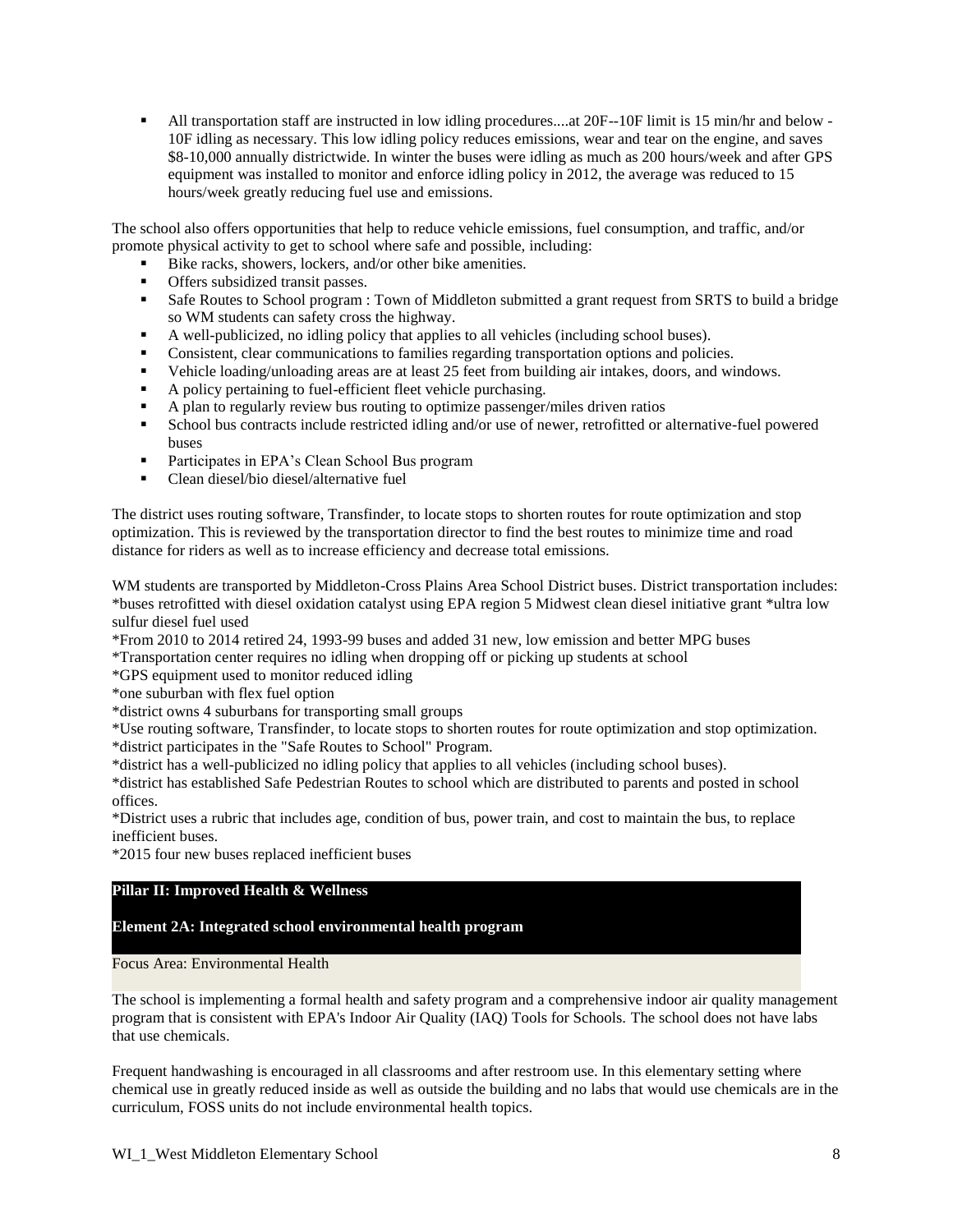All staff receive annual blood born pathogen training and complete an online assessment. Healthy Cleaning practices provide proper training of custodians in the hazards, use, maintenance and disposal of cleaning chemicals, dispensing equipment, and packaging.

The school has taken the following actions to improve contaminant control and ventilation:

- Our School has taken actions to prevent exposure to asthma triggers such as mold, dust, and pet dander.
- Our school has installed one or more energy recovery ventilation systems to bring in fresh air for use in the HVAC system.
- Our school meets ASHRAE Standard 62.1-2010 (Ventilation for acceptable indoor air quality)
- Our school has installed local exhaust systems for major airborne contaminant sources
- Our school has CO alarms that meet the requirements of the National Fire Protection Association Code 720
- Our staff visually inspects all our school's structures on a monthly basis to ensure they are free of mold, moisture, and water leakage.
- **•** Our school's indoor relative humidity is maintained below 60%
- Our school has moisture resistant materials/ protective systems installed (i.e. flooring, tub/shower, backing, and piping).
- **There are no wood structures on school grounds that contain chromate copper arsenate**
- Our school has combustion appliances that are annually inspected to ensure they are not releasing carbon monoxide; OR not applicable – the school does not have combustion appliances
- If All of the ground contact classrooms at our school have been tested for radon within the last 24 months.

There is a chemical management program in place that implements a chemical purchasing policy that supports low or no-VOC products and substitution when less hazardous alternatives are available, storage and labeling, training and handling, hazard communication, spills (clean up and disposal) and selecting third-party certified green cleaning products.

# School Healthy Cleaning Policy:

The Middleton-Cross Plains Area School District shall develop, implement, and monitor a Healthy Cleaning (HC) plan designed to optimize conditions for learning and minimize human exposure to hazardous chemicals, allergens, irritants, and pollutants. It is therefore the policy of this school to incorporate Healthy Cleaning procedures for all school buildings.

#### Green Clean Plan:

A comprehensive Healthy Cleaning plan encompasses cleaning practices, as well as the procurement of cleaning products, equipment and training. There are dozens of manufacturers who offer "certified" green cleaning chemicals that work well and are cost-competitive compared to traditional products. Vacuums are available with highefficiency filters that can capture microscopic materials that might adversely impact building occupant health or damage sensitive equipment.

#### Cleaning Practices:

Changes in the frequency, technique or time when cleaning is performed can be as important as the products and equipment being used HC promotes the use of less toxic or non-toxic cleaners and the use of equipment that would reduce the need to use harsh, conventional chemicals. The technology of the cleaning industry has made remarkable advances with newer technologies that perform effectively, reduce health and environmental impacts, and are cost competitive compared with conventional products.

#### Procurement of Cleaning Products and Equipment:

The products chosen to accomplish the tasks can have significant impacts on the health and performance of students, staff, and the people performing the cleaning. Choices in cleaning products and equipment dramatically impact the lifespan of building materials and furnishings while preserving the environment as a whole.

# Training:

Healthy Cleaning practices provide proper training of custodians in the hazards, use, maintenance and disposal of cleaning chemicals, dispensing equipment, and packaging.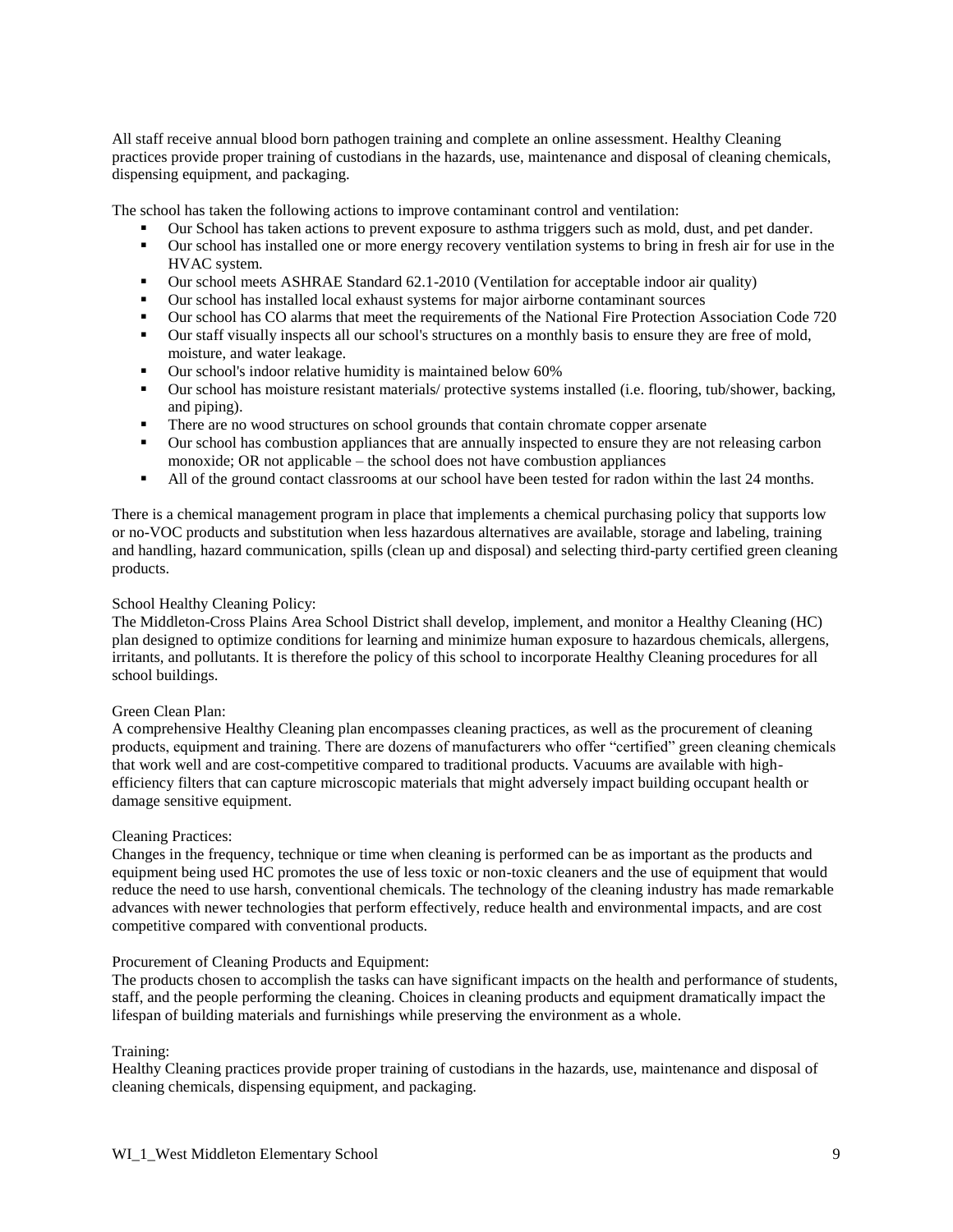### Storage Procedures:

Many cleaning products arrive in concentrated form may require special handling, storage, and disposal. Staff must plan for the physically isolated storage, safe usage, and proper disposal of cleaning agents and other hazardous chemicals that cannot be eliminated from school buildings and grounds.

#### Education:

Staff, students, custodians and the public are educated about the potential problems of traditional cleaning products, the Healthy Cleaning policy and procedures. Custodial staff, administrators, teachers, students, vendors and visitors can learn about what they can do to promote a healthy school environment, such as recycling paper and plastic; maintaining uncluttered classrooms and workspaces; and handling spills properly.

An Integrated Pest Management (IPM) approach for controlling insects, rodents and weeds is used at Middleton-Cross Plains School District. Our IPM approach focuses on making the school building and grounds an unfavorable habitat for these pests by removing food and water sources and eliminating their hiding and breeding places. We accomplish this through routine cleaning and maintenance. We routinely monitor the school buildings and grounds to detect any pests that are present. Pest sightings are reported to our IPM coordinator (Bill Eberhardt) who evaluates the "pest problem" and determines the appropriate pest management techniques to use to address the problem. The techniques can include increased sanitation, modifying storage practices, sealing entry points, physically removing the pest, etc. We only use chemicals (pesticides) when necessary to eliminate a pest problem. The school will try to use the least toxic products when possible.

The volume of annual pesticide use is 10 gallons per 6500 students per year at the School District level.

- Our school has an employee who is certified to apply pesticides.
- Our school contracts with a certified and licensed pesticide applicator.
- Our school posts a notice at the time of pesticide application and for at least 72 hours following application.
- Our school provides pest control policies and methods of application to parents and school employees and meets posting requirements.
- Our school makes available copies of pesticide labels, copies of notices, material safety data sheets (MSDS) and annual summaries of pesticide application in an accessible location.
- Our school prohibits students from entering a treated area for at least 8 hours after the treatment or longer if required by the pesticide label.

The school follows the Middleton-Cross Plains Area School District's Indoor Environmental Quality Management Plan, established May 1, 2012. Some of the IEQ Policies, Plans and Guidelines include:

- Non-Smoking Policy: Wisconsin Statute 101.123 (2) (a) 2 prohibits tobacco use in all educational facilities.
- Animals in the Classroom Policy: The educational value of animals in the school setting is recognized by the Middleton–Cross Plains Area School District. However, conditions must be maintained to insure the safety and well being of students, staff and the animals. Live animals may be brought into the classroom as part of a written curriculum, with the approval of the school principal. Animals trained to assist individuals with disabilities are allowed in schools provided the health, safety and welfare of the student, staff and animal are not compromised. Specific restrictions regarding reptiles, undomesticated animals, birds, wolf hybrids and stray animals apply. In general, animals must be handled according to the recommendations of the Wisconsin Humane Society and Wisconsin Division of Health.
- Hazardous Materials Plan: Continuous efforts are made to minimize hazardous materials within the school district. Science chemical waste is neutralized and disposed of in-house by trained personnel. Where hazardous waste is generated, appropriate disposal is contracted and waste manifested to insure safe and compliant disposal. Manifesting and program records are on file at the District Operations Center. Reportable quantities of Hazardous chemicals as defined by the Wisconsin Emergency Management are inventoried and reported annually
- Asbestos Hazard Emergency Response Act (AHERA): AHERA is a federal law which requires that all primary and secondary schools develop and implement a plan for managing all district building materials which may contain asbestos. As part of this plan, very specific practices are mandated including: periodic inspections, maintenance, removal practices and annual notification. New buildings are inspected and detailed inventories are maintained. Asbestos materials are also investigated prior to any renovations which may disturb suspect materials. The complete asbestos management plan is accessible on the district's Health and Safety page found on the district's web site.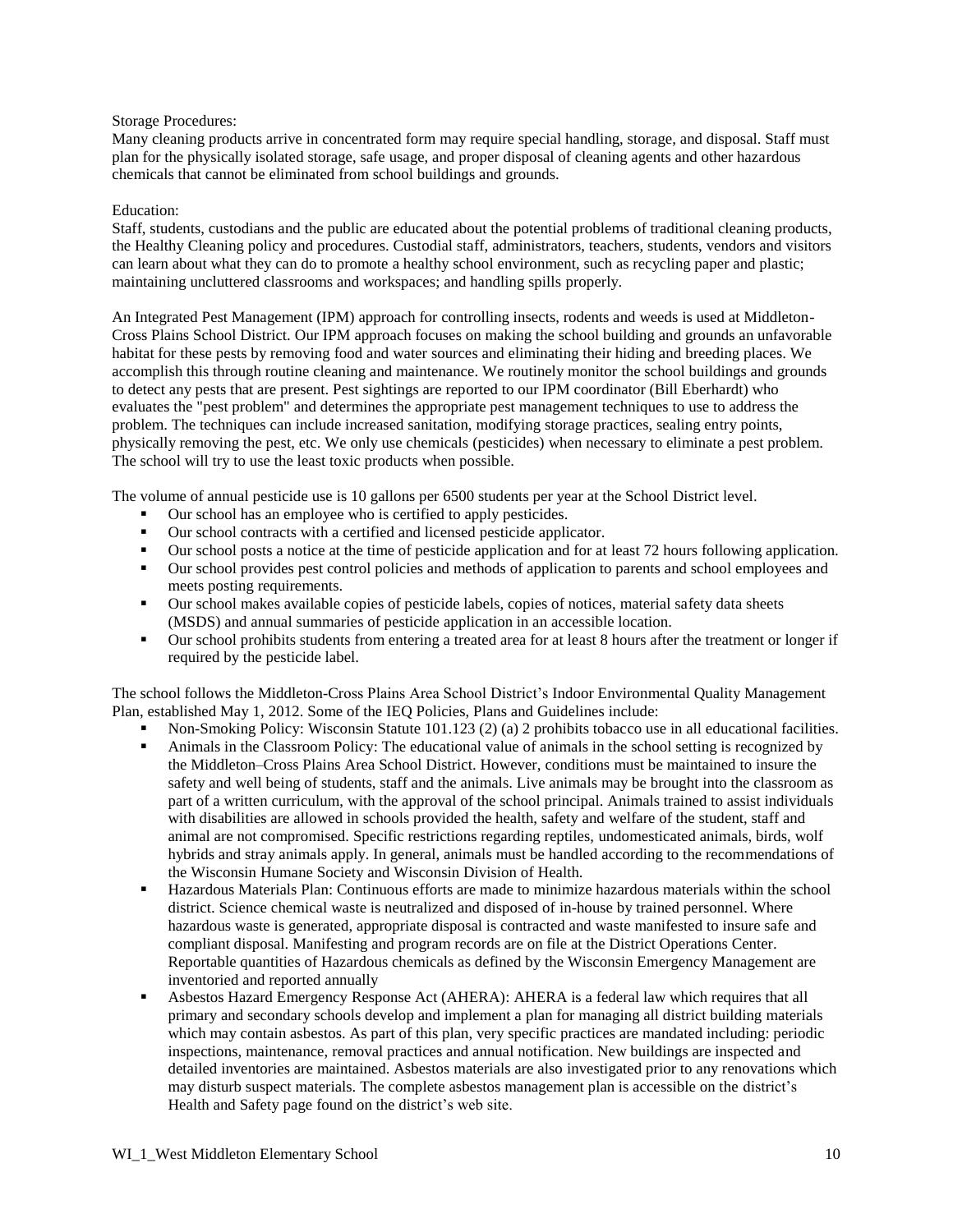- Lead Plan: The Middleton–Cross Plains Area School District's lead paint policy strictly follows the mandated Renovation, Repair and Painting Rule – DHS 163. This rule requires sampling and safe work practices where lead painted coatings are disturbed (more than 20 square feet outdoors, more than 6 square feet indoors) in pre-1978, child occupied buildings. The plan and the historical sampling results and inspection details are accessible on the district's Health and Safety page found on the District's web site.
- Radon Gas Plan: Periodic radon samples are gathered in occupied areas below grade (ground level). Where conducted, testing is performed for a 90 day period, during "closed" conditions (heating season) to demonstrate worst case exposure conditions. Specific sampling results are on file at the District Operation Center.
- Anti-Idling Guideline: Exposure to diesel exhaust can cause lung damage and respiratory problems. Diesel exhaust exacerbates asthma, existing allergies, and long-term exposure is thought to increase the risk of lung cancer. The Middleton–Cross Plains Area School District is committed to eliminate all unnecessary idling by school buses. School buses are directed to not idle unnecessarily on school grounds. Exceptions are made for excessive weather conditions. The general temperature and time allotments are:
	- Above 20° 5 min.
	- $-10^{\circ} 20^{\circ}$  15 min.
	- -10° below as needed
- Preventive maintenance involves routine inspection, adjustment, and repair of building structures and systems, including the heating, ventilating, and air conditioning system (HVAC); unit ventilators; local exhaust; fresh air intakes; and flooring. Preventive maintenance plays a major role in maintaining the quality of air by assuring that the building systems are operating effectively and efficiently to maintain comfortable temperatures and humidity in occupied spaces. The Middleton-Cross Plains Area School District addresses preventive maintenance by maintaining and documenting equipment and system maintenance according to manufacturer's recommendations and best practice. Specific written procedures are available upon request.
- Microbial Management: Microbials such as mold, bacteria, and viruses are a significant cause of illness, health symptoms, and discomfort for building occupants. Moisture control is the most effective way to control microbial growth. The Middleton-Cross Plains Area School District manages microbial concerns by promptly investigating signs of water intrusion and/or microbial growth. Materials contaminated with microbials will be promptly and appropriately cleaned or replaced following current guidance document recommendations. Mold growth will be properly removed from non-porous surfaces by trained staff or contracted service personnel using appropriate methods and equipment. Remediation projects that cannot be handled by trained staff will be contracted to appropriate professionals. Specific control and protection measures are used as needed for large-scale remediation projects. Complete professional remediation is verified through third party clearance testing as necessary.

Staff Responsibilities for Maintaining Good IEQ:

Middleton-Cross Plains Area School District staff members play an important role in maintaining and improving environmental quality. Since the actions of staff members can affect the quality of the indoor environment in school buildings, employees are provided with information and training about IEQ as appropriate. To the extent possible and as resources allow, the district will:

A. Train Maintenance and custodial staff annually in general concepts of IEQ including indoor air quality, integrated pest management, microbial identification and cleaning, etc. as part of the annual training process. New staff members will be informed on appropriate elements of as part of the initial hiring and training process.

B. Instruct custodians to follow all policies regarding cleaning chemicals, ensure that the school is regularly vacuumed and swept, clean drain pans, empty trash cans, and check drain pipes regularly. They also look for signs of pest problems and inform the appropriate party of any issues.

C. Inform general staff members as needed through e-mail communication, personal communication and/or all staff briefings.

D. Instruct teachers to help to maintain adequate airflow from ventilators by: refraining from stacking books or other items on ventilators, refraining from covering vents with posters, refraining from turning off fans due to noise, removing clutter in their classrooms, properly disposing of hazardous waste, and enforcing the school's various IEQ policies in their classrooms.

E. Communicate the school's activities to the school board, staff, students, and community and ensure that the school is implementing IEQ policies appropriately.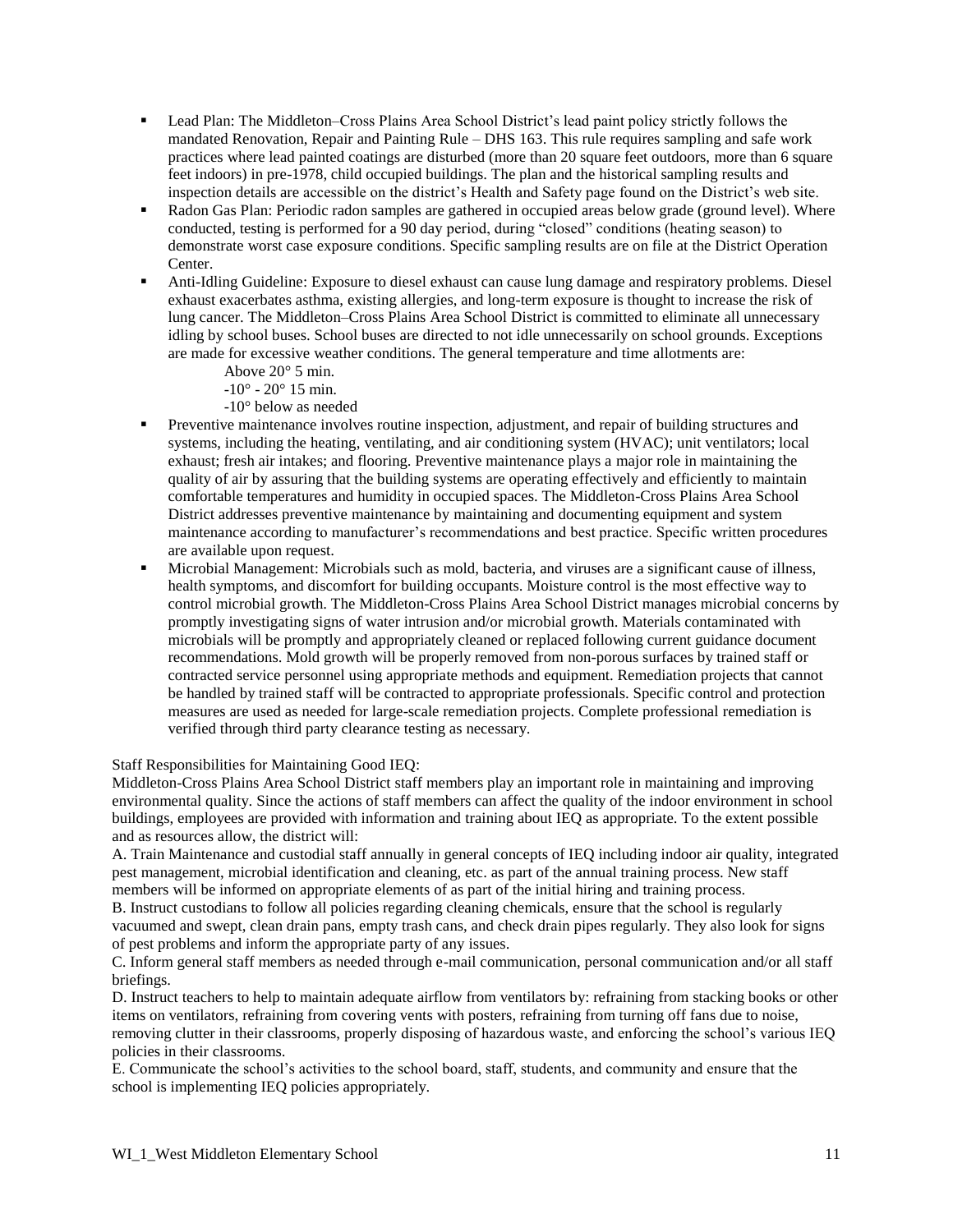F. Ensure that the Facility Operators maintain HVAC systems, properly operate systems and that all buildings are maintained adequately and cleaned regularly.

G. Ensure that Health Officers/School Nurses track illnesses, such as asthma, that may provide an early warning of IEQ problems.

#### Prevention of IEQ Problems

The Middleton-Cross Plains Area School District is committed to preventing IEQ problems. To reach this goal, to the extent possible and as resources allow, the district will:

A. Keep equipment and operating systems in good working condition and make every effort to best accommodate the needs and comfort of students, staff, and other users of the school building.

B. Evaluate building systems and conduct walkthroughs of the various district buildings, schedule regular review and maintenance for those systems that require continual attention, and handle IEQ concerns identified during the walkthroughs in accordance with this plan; and

C. Comply with all applicable codes and operate current systems according to manufacturer design to help ensure high quality facilities for all district functions.

# **Element 2B: Nutrition & Fitness**

### Focus Area: Health & Wellness

The school promotes nutrition, physical activity and overall school health through the following actions:

- Our school has a School Health Advisory Council (SHAC) or school wellness committee, established: 09/02/2014.
- Our school has implemented a comprehensive school physical activity program (CDC) or implemented the DPI Active Schools: Core 4+.
- Students spend at least 120 minutes per week per year in school supervised physical education.
- Our school offers opportunities for students to be physically active outside of physical education classes (e.g., recess, open gym, before/after school programs, classroom activity breaks).
- Our school promotes hand washing for staff and students.
- District REM program (Rest-Eat-Move). The District has adopted its own wellness program for all students and staff. The integrated PE/Health and Wellness curriculum "Rest-Eat-Move" is both a K-12 comprehensive education program as well as a staff wellness initiative designed to provide skills and resources for achieving and sustaining fitness for a lifetime. The "Rest" element focuses on three areas: Passive rest (how to get a good night's sleep); Active rest (daily physical decompression) and Mindful rest (strategies for stress reduction). The "Eat" portion of the program emphasizes the importance of choosing real (rather than processed) foods and stresses the enjoyment of buying, preparing and sharing meals. The "Move" portion of the program--for students, athletes and staff, alike--aims at creating bodies that are physically "literate" and adaptable, rather than simply adapted.

The school provides a shared school nurse (30%) and a health assistant (full time), a 50% shared school pyschologist, 25% shared school social worker, a full time counselor, and 50% behavioral interventionist. Parents and staff are all informed of the services provided and this information is on the website.

The school provides outdoor education, physical activity, and nature-based recreation for your staff and students: PE activities: Students do fitness runs including the mile run and field/tagging games. Students have snowshoed in the prairie during winter. Every year there is a fourth grade track meet, an all-day event, held at Middleton High School. Classroom teachers often have their students hike using trails through the prairie. Several grades use the outdoor area in spring for field day where parents come and help run activities.

Students help identify and/or implement behavioral changes to improve health and wellness in the following ways: Third and Fourth graders are selected to be members of the Pride Pack which is a PBIS team. Their goal is to help increase positive actions for students. They teach and model desired behaviors through peer resolution.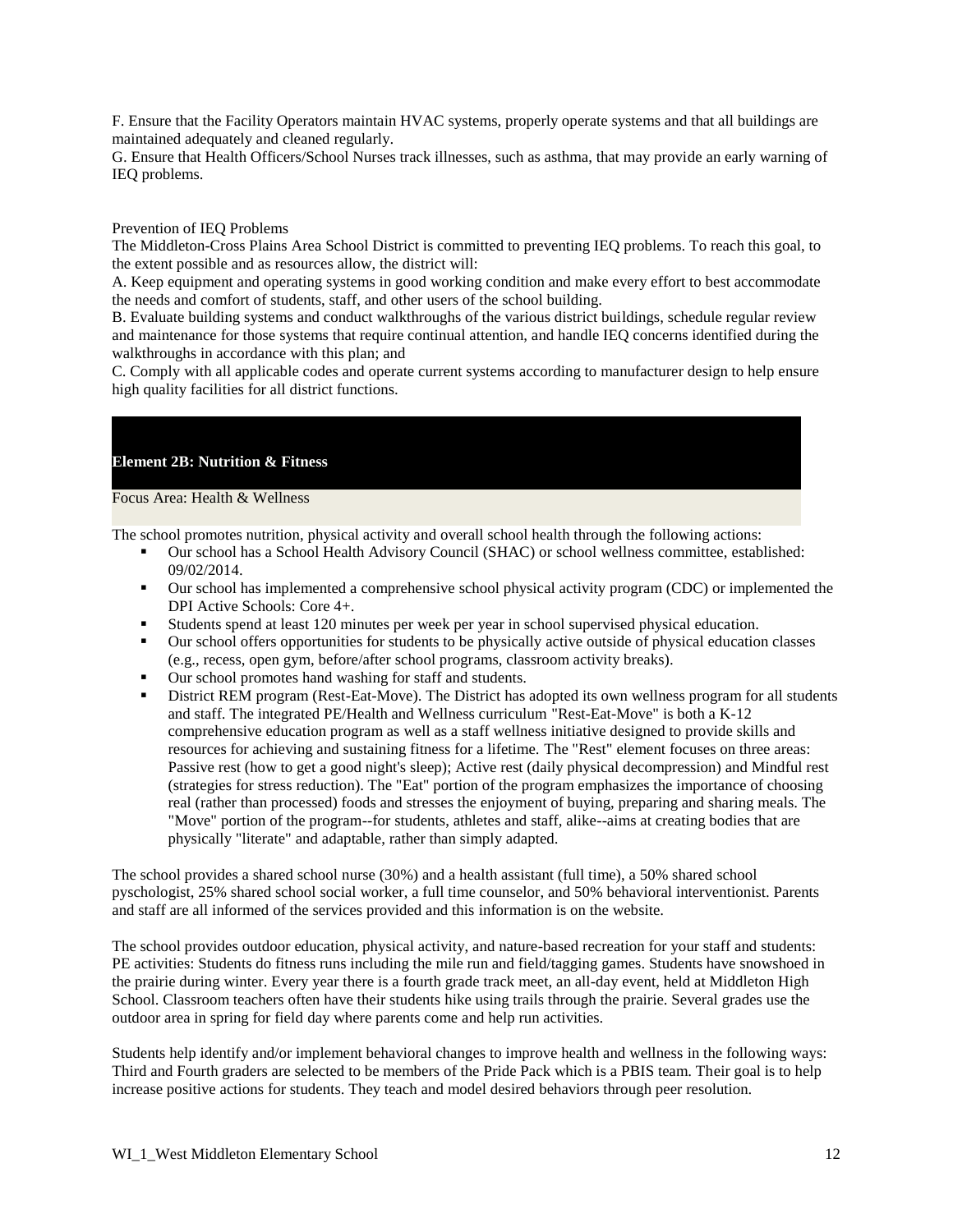Staff help identify and/or implement behavioral changes to improve health and wellness in the following ways: Staff help students improve their health and wellness by instructing in the R-E-M program. As noted above, this is an all inclusive wellness program involving rest, good food and how to move for health, strength and flexibility. The staff Wellness Committee has helped target different training opportunities for staff development. Some of these include mindfullness training, yoga, and journaling.

Health, nutrition, wellness, and physical activity are taught in the following ways:

- Inside we use pedometers to track fitness levels, incorporate healthy eating into games by using My Plate and food cards and consistently have an independent warm up that consists of strength, endurance and stretching in grades 2-4.
- We have a health theme for each month and try to plan this into each month's activities.
- We have a Girls on the Run team after school for girls grades 3 and 4. This group meets  $2x/week$  and incorporates lessons on well being with running.
- Our community service project this fall is collecting canned food for MOM food pantry.

Professional development or training for staff related to health and wellness includes:

- Introduction to Movement is a four-week course offered to staff taught by the MCPASD wellness coordinator. The goal is to familiarize staff with the available facilities, equipment and expertise available within the district.
- All staff are invited to participate in and help create "Rest, Eat, Move" wellness opportunities. Introductory sessions were conducted last Jan-Feb and included instruction in understanding food and health connections; functional movement and training opportunities and stress reduction through mindfulness and meditation.
- A Health Risk Assessment is mandatory for all staff with health insurance through MCPASD.
- A monthly wellness letter is emailed to all staff with tips on healthy living. This was begun in 2014-15 school year.
- The media coordinator at Middleton High School has produced several short wellness-oriented video segments featuring the District Wellness Coordinator aimed at introducing various aspects of the comprehensive Rest - EAT - MOVE Physical Education / Health and Wellness initiative for district staff.
- Experts from the UW (Physical Therapy; Nutritional Science; Sports Medicine; Sleep Clinic, Sports-Med, etc.) are invited to present on various topics that district employees may take advantage of.
- There are three wellness equipment carts around the district. One is at West Middleton. Each cart contains multiples of the following equipment: Mini-bands; medicine-balls; light-denomination dumbbells; foamrolls; sticks, straps (with handles); and long surgical-tubing loops. The idea is to offer a portable option for treater & staff movement sessions. Simple equipment is used because simplicity yields complexity in training. Jason Eckes has started to teach the WM staff about how the equipment can be used.

Additional actions to promote healthy behaviors and overall wellness of staff, students, and the surrounding community:

The initial trial-run of after-school wellness sessions for staff (Tuesdays & Thursdays) occurred during the spring semester, last year (at the high school) using equipment similar to what was purchased for the three wellness carts. In addition, an extensive library of movement video clips is being created that would be available to staff--to assist in learning and to help people become comfortable with the fine points of the training ideas used. The goal is to create wellness "tribes" . . . groups of teachers and staff who meet regularly to move. That may be with the carts; it might be Zumba classes (being done at Elm Lawn for all district staff); it could be Yoga (Betsy Delzer is offering Yoga throughout the district); it might be a walking group . . . anything. The West Middleton "tribe" is free to decide the venue for their wellness program or partake in district offerings.

WM implemented a staff wellness activity each month last year. Staff was encouraged to participate in a 1-3 week activity and turn in a completed form for a prize drawing. The activities included: Drinking more water each day, Trying a new food each week or increasing fruit/veggies in their daily diet, increasing fitness activities throughout the week, keeping a gratitude journal, Increasing hours sleeping each night, walking so many steps/miles per week, random acts of kindness/pay it forward, guided meditation at staff meetings, and after school fitness classes.

The school has a health, nutrition, and/or wellness policy to improve health and wellness of students and staff: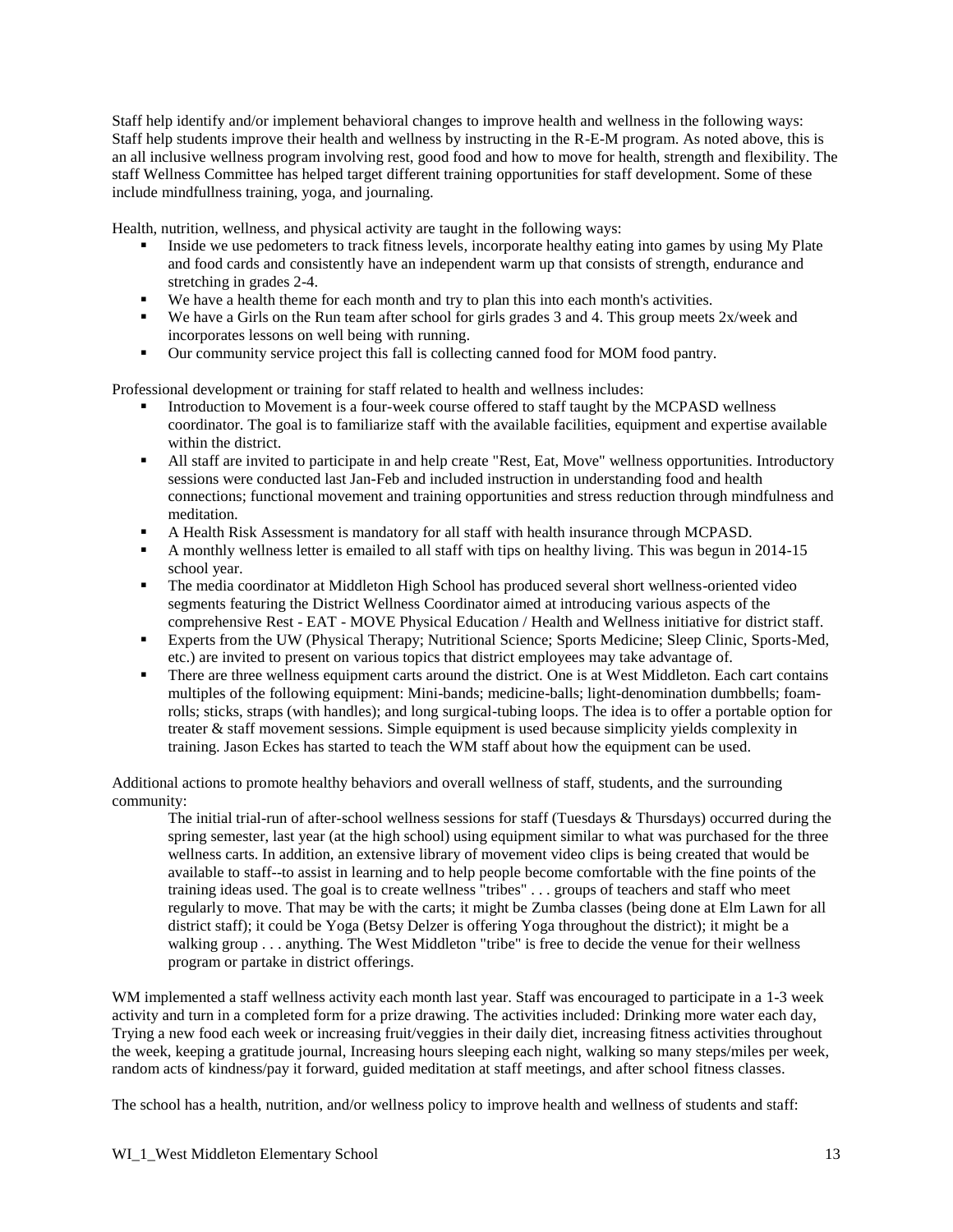# *WELLNESS POLICIES ON PHYSICAL ACTIVITY AND NUTRITION*

*The Middleton-Cross Plains Area School District is committed to providing school environments that promote and protect children's and adult's health, well-being, and ability to learn by supporting healthy eating and physical activity. Therefore, it is the policy of the Middleton-Cross Plains Area School District that:*

- *The school district will engage students, parents, teachers, food service professionals, health professionals, and other interested community members in developing, implementing, monitoring, and reviewing district-wide nutrition and physical activity policies.*
- *All students in grades K-12 will have opportunities, support, and encouragement to be physically active on a regular basis.*
- *Qualified child nutrition professionals will provide students with access to a variety of affordable, nutritious, and appealing foods that meet the health and nutrition needs of students; and will provide clean, safe settings and adequate time for students to eat.*
- *All schools in our district will participate in the National School Lunch Program and targeted schools will participate in the School Breakfast Program.*
- *Schools will provide nutrition education and physical education to foster lifelong habits of healthy eating and physical activity, and will establish linkages between health education and school meal programs, and with related community services.*
- Our school participates in the National School Breakfast Program.
- Our school participates in the National School Lunch Program.
- All foods and beverages sold during the school day meet the USDA's Smart Snacks in School nutrition standards.
- Our school or district has a policy for healthy classroom snacks.
- Our school participates in Farm to School activities, including local food procurement, established: 2006
- Our school has a garden that supplies food for our students in the cafeteria, a cooking or garden class or to the community, pending 2015-2016
- Our school prohibits advertising and promotion of less nutritious foods and beverages on school property.
- Our school has on-site indoor and outdoor physical activity facilities available to students, staff, and the community.
- Our school purchases food locally sourced or certified as "environmentally preferable" Gap certified 10%

West Middleton students are offered at least one fruit and one vegetable daily for their hot lunch. Skim and 1% milk are also offered. Hand washing is done several times a day including before lunch and in instances where students have been identified as having food allergies.

The school follows the district policy for harassment and bullying, #411.1. Bullying of students and staff will not be tolerated and is prohibited in the Middleton-Cross Plains Area School District. All forms of harassment in cyberspace, commonly referred to as cyber bullying, are also unacceptable and viewed as a violation of this policy. This policy applies to all educational activities and environments supported by the district. The Board of Education considers these actions to be detrimental to the health and safety of students and staff, and disruptive to the educational environment. Students, parents, and staff may report bullying 24/7 utilizing the district online reporting system, School Works. There is also a district telephone hotline to report bullying. Both systems allow anonymous reporting.

# **Pillar III: Effective Environmental and Sustainability Education**

**Element 3A: Interdisciplinary learning about the key relationships between dynamic environmental, energy, and human systems**

#### Focus Area: Environmental & Sustainability Education

The school has a K-12 scope and sequence that integrates environmental and/or sustainability education as part of the regular coursework at all grade levels.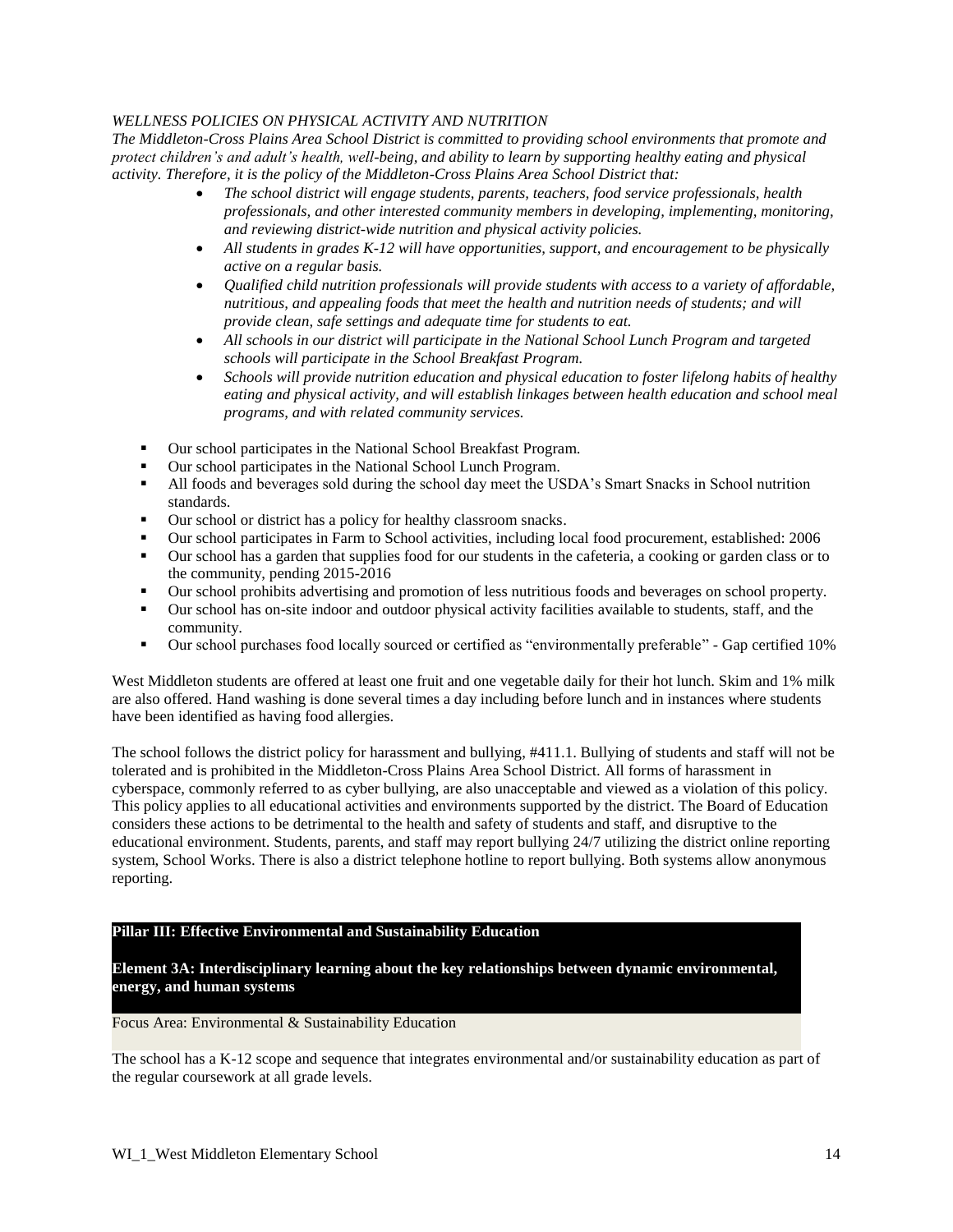Each grade level discusses recycling and composting as it is something that we believe in at our school. Energy conservation is also stressed. Specific environmental education topics in the curriculum include:

- K...Animals/trees and recycling wood/paper.
- First grade: insects, balance  $\&$  motion, soil and soil critters.
- Second grade: new plants, solids  $&$  liquids, Air  $&$  weather.
- Third grade: water, matter and energy.
- Fourth grade: structures of life, magnetism & electricity, Earth materials.

Environmental education also takes place out in the greater community. Kindergarten takes field trips to farms, pumpkin patches, and the West Middleton prairie every season of the year. First grade goes to the Geology Museum to study rocks and Aldo Leopold Nature Center to learn about insects, their environment, what their food sources are, etc. Second grade goes to Aldo Leopold Nature Center to study plants and weather. Third grade has been to the Pheasant Branch Conservancy to learn about water concepts including watersheds, groundwater and water testing. Third grade also goes to the International Crane Foundation each year to learn about global environmental efforts that saved the whooping crane from extinction and about other environmental factors that threaten cranes and various wildlife species. Fourth grade goes to Cave of the Mounds to learn about land forms and rock; they also study Wisconsin History, including how the land is farmed and preserved and the Dairy Expo to learn about dairy production in the state. Fourth grade also goes to the Pope Farm Park twice annually. Pope Farm Park is the convergence of 3 watersheds and the location of glacial recession in the area. Students in the fall learn about native peoples diet by observing examples of wild foods and seasonings and suggesting a recipe for a stew and/or a bread using these ingredients. The school is an Earth Partnership School with a school prairie that all levels use in various curriculum activities.

Third grade also has a market each year in which students sell items they've made, many from recycled objects, and the money goes to a different charity each year: two years it went toward building a solar powered school in Uganda, one year it went for school supplies in Nepal, last year it went to MOM Food Pantry.

All of the grade levels celebrate Earth Day with various activities using recycled goods and cleaning up around the school grounds and prairie. Students also planted fruit trees for Arbor Day.

WM is located in the vicinity of UW-Madison and numerous other institutions of higher education. There are a variety of courses that are offered through UW-Extension, etc. that staff can participate in. All new staff in the district were introduced in 2014 and 2015 to the opportunities to educate students through programming at the Pheasant Branch Conservancy. Included was cited research for the benefits of outdoor education. In addition, staff members have participated in Earth Partnership for Schools, Green & Healthy Schools Workshops, KEEP (WI K-12 Energy Education Program), and Focus on Energy training.

West Middleton staff use the school grounds, school forests, and outdoor sites for teaching and learning in the following manner: Every grade investigates the prairie for observation, science activities, or for general inquiry. Trees on the school grounds are used in the tree FOSS unit in kindergarten. First grade studies insects in the prairie. Second grade studies plants outdoors in terms of seeds, bulbs and roots. Fourth grade also uses outdoor sites to identify plant and animal interrelationships.

Principal Macklem verbally encourages teachers to utilize the out of doors as a teaching strategy. The district has a field trip fund to encourage teachers to take field trips to community nature sites such as Pheasant Branch Conservancy and Pope Farm Park Conservancy that utilize naturalists to enhance and support FOSS science units. Teachers utilize the school prairie in lessons from using observational skills to habitat. In spring during snow melt a stream develops on school grounds that teachers use to hone student observational skills, writing skills, and math calculations to determine flow rate.

The school encourages educational use of the school grounds, school forests, and outdoor teaching sites: In spring of 2015, trees were donated by a local company, Modern Woodmen of America and students helped to plant the 5 new apple trees.

School has integrated wood chips in the playground and incorporated boulders for seating in the area with oaks providing shade as teachers instruct a lesson outdoors. The school is an Earth Partnership School that sent 2 teams of teachers over two summers to the UW-Arboretum for instruction on planting and caring for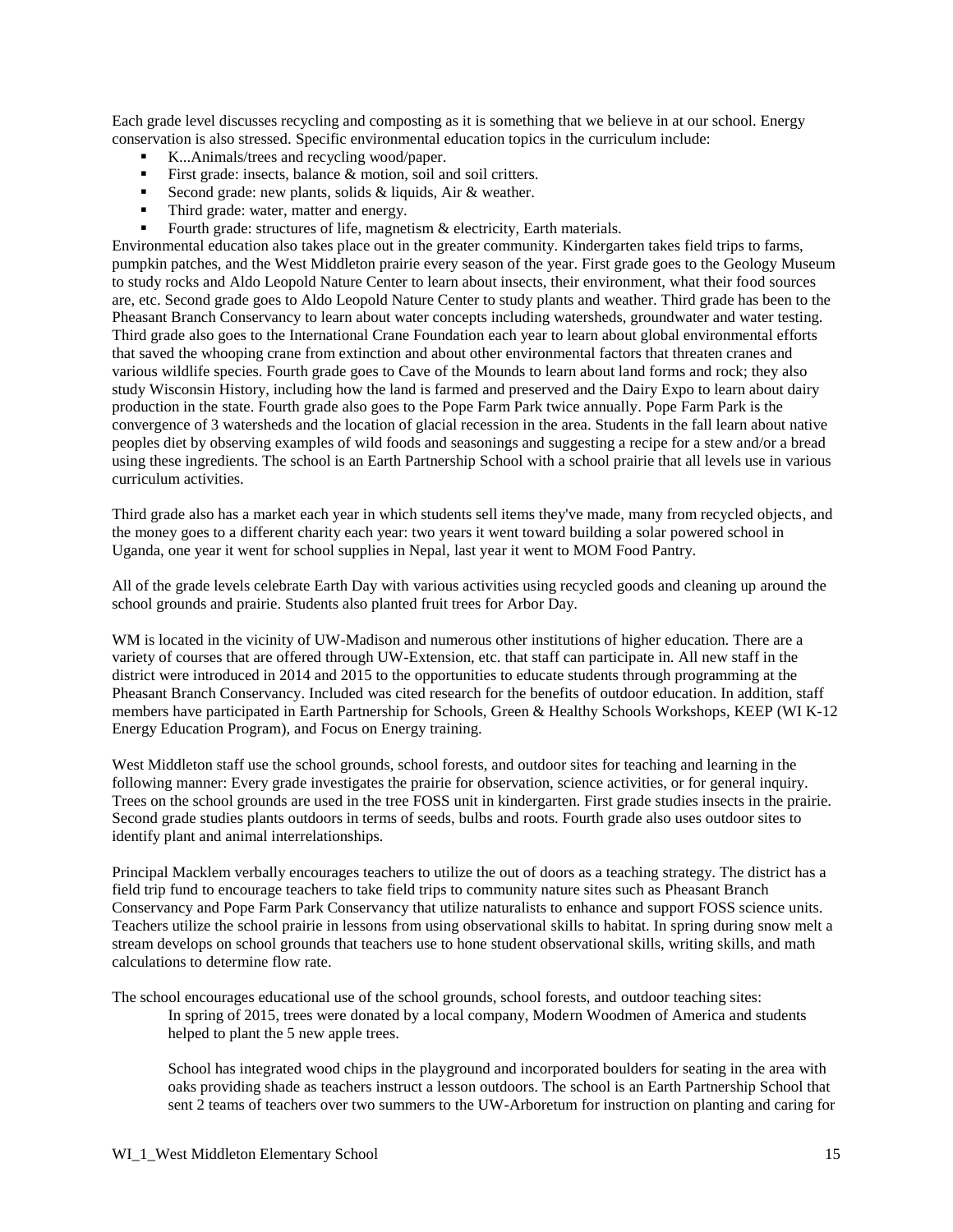a prairie and also received a binder of lessons that can be used with students in all grade levels and subjects. Teachers were trained in using the prairie curriculum to feel comfortable including these lessons at West Middleton.

Element 3B: Use of the environment and sustainability to develop STEM content, knowledge, and thinking skills

### Focus Area: Environmental & Sustainability Education

West Middleton teachers are making a window into composting. The school librarian has agreed to have a glass terrarium where all students can view the composting cycle. We will put composted soil, shredded newspaper, measured food peels (fruit/veggies only) into the terrarium along with some red wiggler worms. Students will be able to watch the process of decomposition and be part of feeding the worms. Follow up information will be sent to teachers so they may teach students about the science of decomposition (or the FBIs of it: fungus, bacteria and invertebrates).

Kindergarten studies trees; they use the large pines and hardwoods on the grounds to observe and learn about bark, leaves, and how trees grow. First grade studies insects. Second grade studies plant life cycles and grows bean plants; they also learn about weather. Third grade teaches about water. Topics include the water cycle, watersheds, pervious and impervious surfaces, natural springs, groundwater and water testing. Fourth grade learns about glaciers and environmental and climatic factors that affect them.

Currently a grant has been written to purchase a 3-D printer for the purpose of students to learn simple programming to develop functional 3-D objects. Additionally the school has already purchased Lego Mind Storms and a Sphero Unit for which students will develop programming.

# Element 3C: Development and application of civic knowledge and skills

#### Focus Area: Community Involvement

Teachers and students have contributed to the Middleton Outreach Ministry (MOM) Food Pantry. Third grade has a market each year in which students sell items they've made, many from recycled objects, and the money goes to a different charity each year: two years it went toward building a solar powered school in Uganda, one year it went for school supplies in Nepal, last year it went to MOM Food Pantry. While Uganda and Nepal are not local it shows the commitment students have to helping others in a sustainable way both in the fundraising aspect and the charity's mission.

2nd grade girl scout troops helped to build the compost bins last spring. We had put out emails to the community and fliers to grades 3-4, so a few additional students and parents came as well. They also painted the compost bins, and they raked pine needles and other tree/plant debris for the compost bin.

Mike Healy, Adaptive Restoration, volunteered to assess the condition of West Middleton's prairie. He gave advice for burning and invasive species removal that was needed. Actually, the health of the prairie was excellent and only minor removals and a burn was recommended.

A group of students are doing a trash and recycling project and have observed composting and recycling habits and processes by working with First Lego League of Dane County to look at ways to reduce waste. Students who are members of Girls On the Run of Dane County have teamed up to do a food drive and other needs for community members in poverty.

Teachers also have a partnership with the Friends of Pope Farm Park that results in all fourth grade students to participate in two field trips to the Pope Farm conservancy each year. The students learn about different rock types.